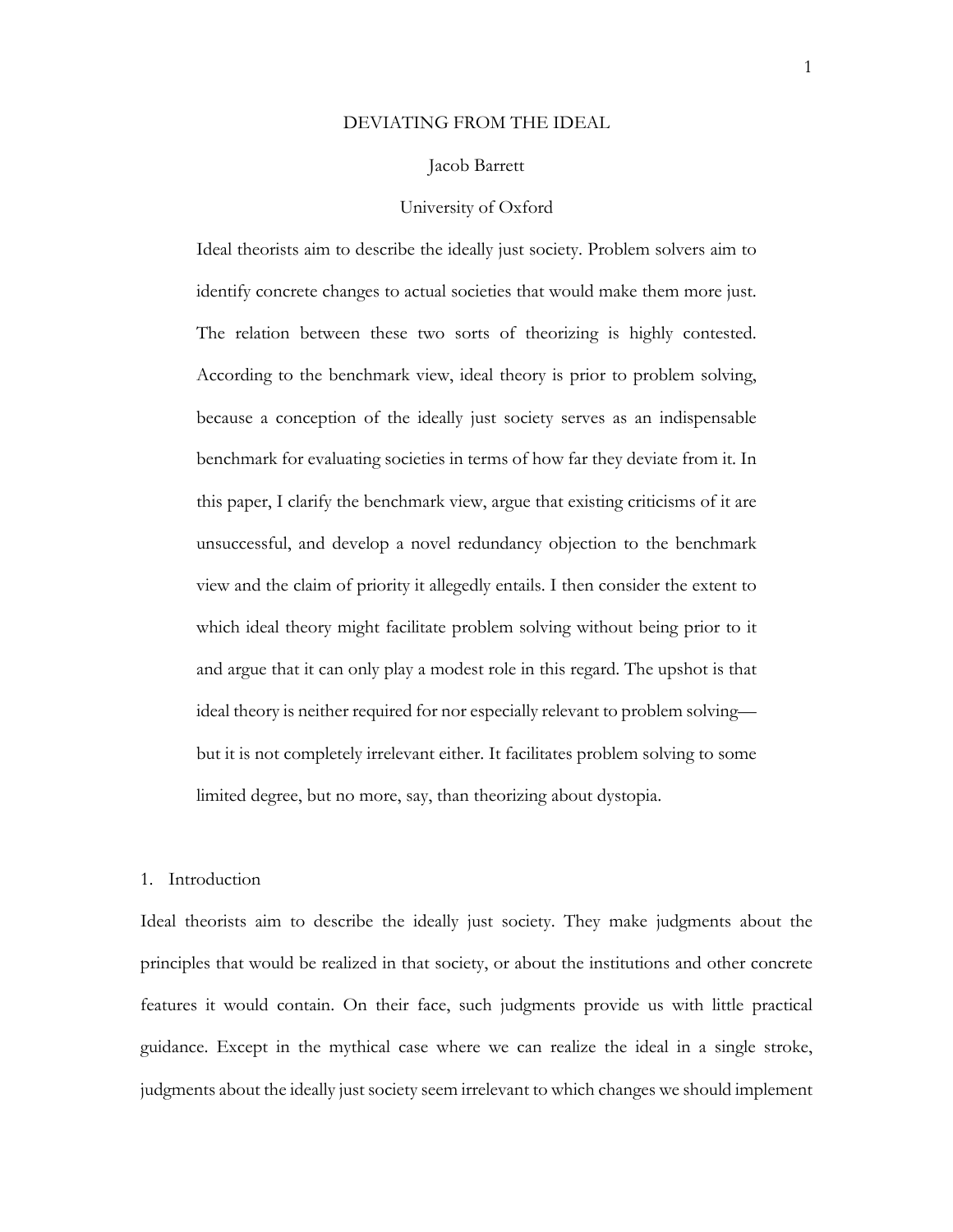here and now. To figure out how to reform our current society, we must instead rely on comparative evaluations of justice. We must ask which changes would produce a *more* just society, not what the *most* just society would be like.

On the basis of this sort of reasoning, Amartya Sen (2009, especially ch. 4) has influentially argued that ideal theory is practically irrelevant. Although Sen doesn't put things in quite these terms, we may reconstruct his argument as proceeding in two steps. First, Sen defends a *problem solving* approach to doing practically relevant political philosophy, on which our aim is to identify changes to our society that would make it more just. Our goal, in other words, is to identify problems or "remediable injustices" in our society—features that render it less just than it would otherwise be—as well as solutions to these problems, or concrete changes that would eliminate or mitigate them, thereby making our society more just (Sen 2009, vii; compare, e.g., Anderson 2010, ch. 1, Schmidtz 2011, Wiens 2012). Second, Sen argues that a conception of the ideally just society doesn't help with problem solving: it is not necessary, sufficient, or useful for this purpose. So ideal theory doesn't tell us which changes would make our society more just, and, if we endorse the problem solving approach, it is therefore practically irrelevant. At best, it amounts to "an engaging intellectual exercise in itself" (Sen 2009, 101).

 Sen's argument is controversial, but this reconstruction provides a fruitful starting point because each step highlights a different ground on which ideal theorists resist Sen's critique and affirm the practical relevance of ideal theory. Some challenge the first step, calling into question the adequacy of problem solving. To responsibly engage in practically relevant political philosophy, they argue, we cannot only solve particular problems of injustice, but must also take into account the extent to which "solutions" to these problems set back or further our long-term target of eventually achieving an ideally just society; and for that, we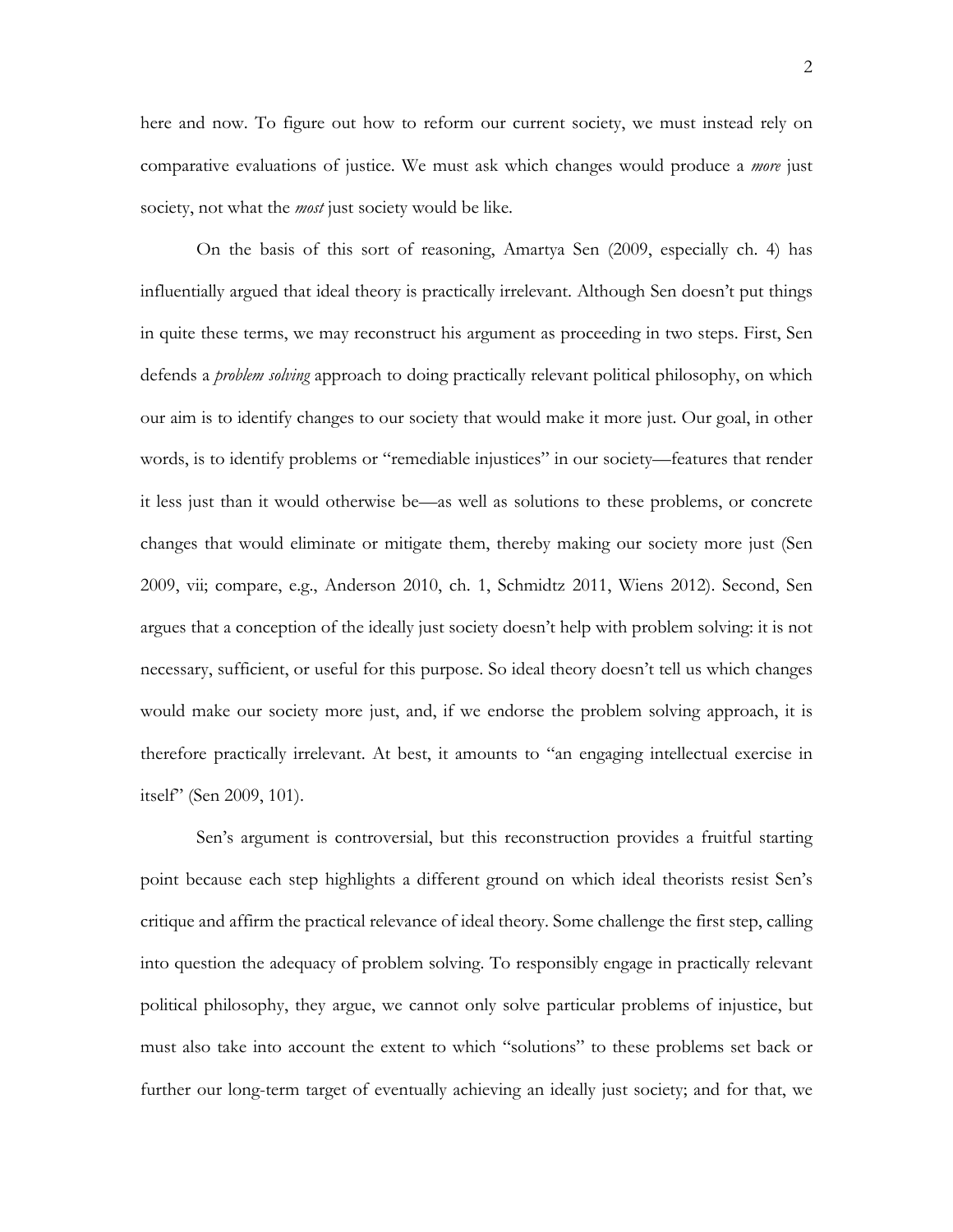need ideal theory (e.g., Rawls 1999b, 128, Simmons 2010). Others object to the second step, arguing that problem solving requires or at least is greatly facilitated by ideal theory. A conception of the ideally just society may even serve as an indispensable benchmark for evaluating societies in terms of how far they deviate from it. It may provide, as John Rawls famously puts it, "the only basis for the systematic grasp of these more pressing problems" (Rawls 1999a, 8; compare, e.g., Shelby 2013).

I have criticized the view that ideal theory provides us with a long-term target for reform elsewhere (Barrett 2020; see also Gaus 2016). So, in this paper, I confine my attention to the question of whether ideal theory is prior to problem solving or otherwise facilitates it. This topic should be of broad interest because problem solving is clearly one important sort of political philosophy regardless of what one thinks of other aspects of the ideal/nonideal theory debate. My conclusion will be largely, but not entirely, negative. Ideal theory is neither required for, nor especially relevant to, problem solving—but it is not completely irrelevant either. It facilitates problem solving to some limited degree, but no more, say, than theorizing about dystopia.

I begin with an explanation of the *benchmark view* (Wiens 2015) and of Rawls's claim that it implies the priority of ideal theory over problem solving, along the way showing why a common criticism of the view—namely, that we are often able to identify improvements in justice without any conception of the ideal in mind—rests on a misunderstanding. I then turn to Sen's own criticisms of the benchmark view, which I also show to be unsuccessful, but which I draw on to develop a more powerful *redundancy objection* to the benchmark view and the claim of priority it allegedly entails. The redundancy objection, in brief, is that benchmark theorists are committed to thinking that the truth of comparative judgments of justice are explained by *ideal deviation criteria* on which one society is less just than another when it deviates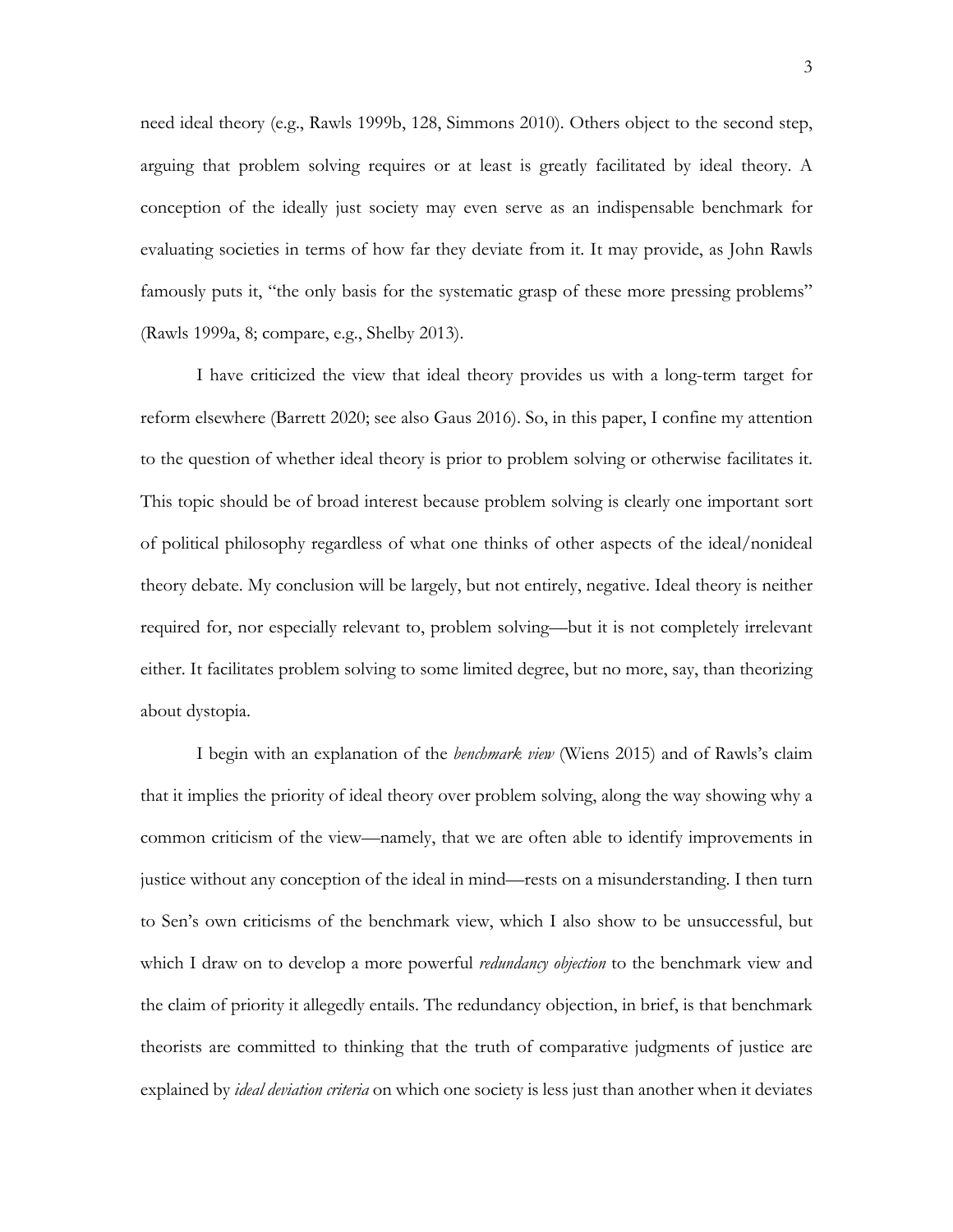further from the ideal along some given dimension, and to thinking that such criteria make essential reference to the ideal. But it turns out that all plausible ideal deviation criteria make the ideal redundant: we can use the dimensions in which such criteria measure deviations to make comparative evaluations of justice directly, without ever referring to the ideal.

With my argument against the benchmark view complete, I turn to an examination of ideal theorists' standard reply to related arguments—that ideal theory greatly facilitates problem solving even if it is not prior to it—as well as a common rejoinder by critics of ideal theory—that ideal theory obstructs problem solving more than it facilitates. The conciliatory conclusion I reach is that both ideal theorists and their critics overplay their hands. Ideal theory can play some subsidiary role in problem solving: it may help us to develop abstract criteria of comparative justice, to work out novel solutions to the problems we face, and to better appreciate such problems. But there is nothing special or privileged about ideal theory's ability to play these roles, in comparison to theorizing about any number of actual or hypothetical nonideal societies. Ideal theory may provide us with some relevant data points, but these are a small set of data points among many others.

Two clarifications before I go on. First, my focus in this paper is on the extent to which ideal theory is practically relevant, and, specifically, on whether it yields practically relevant verdicts pertaining to justice. Nothing I say here bears on whether ideal theory may be valuable for some other reason (see, e.g., Estlund 2014, Estlund 2020, chs. 16-17). Second, throughout this paper, I use the term "ideal" as shorthand for the "ideally just society." There are many other perfectly acceptable usages of the term "ideal," but I never employ them here.

#### 2. The Benchmark View

Like much else in contemporary political philosophy, recent interest in the practical relevance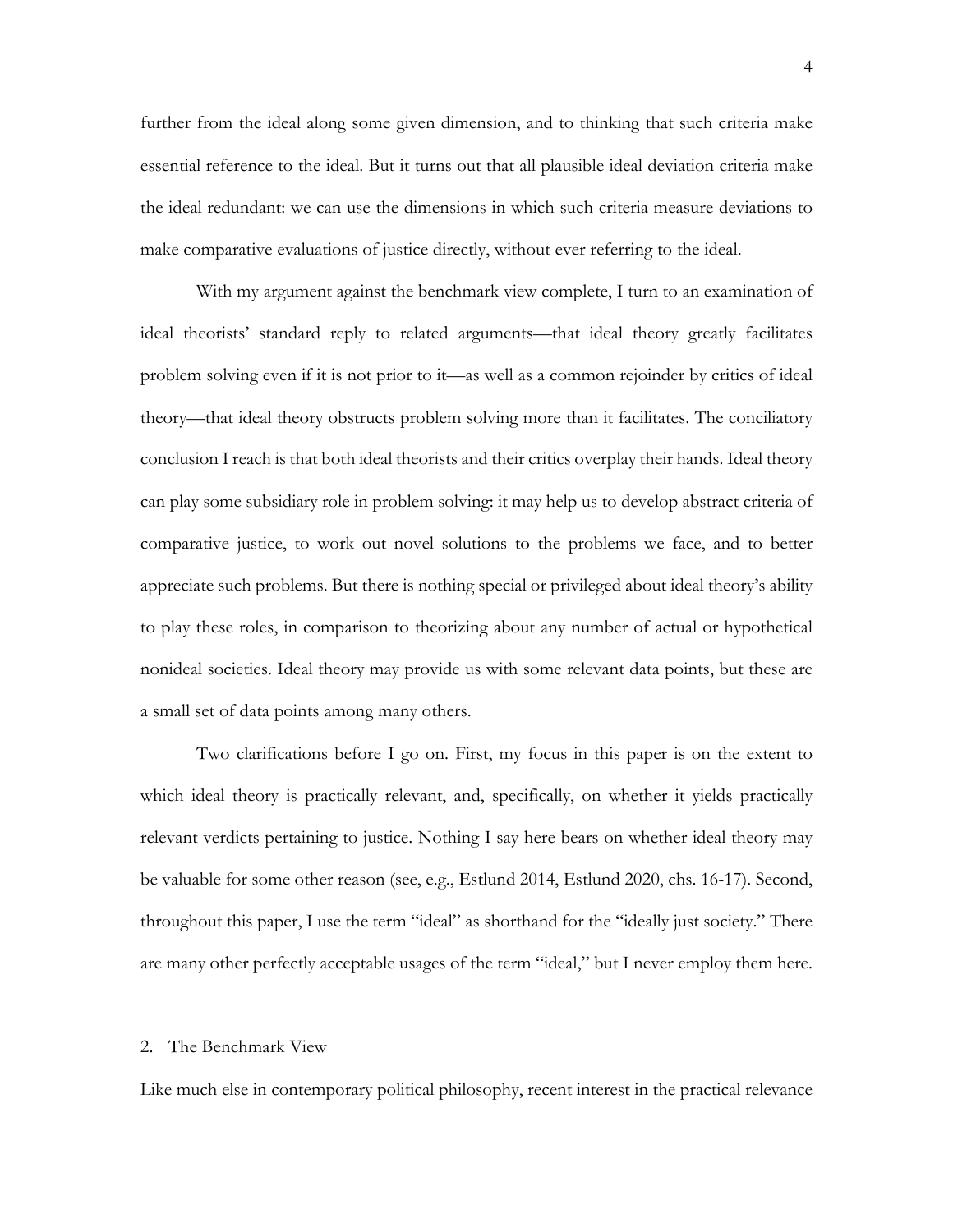of ideal theory traces to Rawls. Rawls's own views on the matter are complicated. In later work, he suggests that the ideal serves as a "long-term goal of political endeavor" (Rawls 1999b, 138). But in *A Theory of Justice*, Rawls proclaims that our conception of the ideally just society—and, specifically, the principles that would govern its basic structure—is practically relevant because "[e]xisting institutions are to be judged in the light of this conception and held to be unjust to the extent that they depart from it without sufficient reason" (Rawls 1999a, 216). Tommie Shelby (2013, 153) explains:

On the Rawlsian view, injustices are conceptualized as *deviations* from the ideal principles of justice… An injustice is a failure on the part of individuals or social arrangements to satisfy what the ideal principles of justice demand. Thus, charges of injustice *presuppose* ideals of justice, which particular individuals and institutions can and often do depart from. Such deviations can be small or great, minor or serious… depending on the size and nature of the gap between ideals and practice.

So, on this benchmark view, injustice is a deviation from ideal justice, and for one society to be less just than another is for it to deviate further from the ideally just society. Much as something is a worse replica of an original painting to the extent that it deviates from that painting, a society is less just to the extent that it deviates from the ideal.

Critics of ideal theory often assume that the benchmark view implies a strong claim of epistemic priority: that "we first need to know what an ideally just society would be, to identify the ways our current society falls short" or to identify ways of making it more just (Anderson 2010, 3). Their standard move is then to point to various blatant problems of injustice whose elimination would clearly improve justice—for example, slavery or caste and gender discrimination—to note that we can judge as much without referring to the ideal, and to declare the benchmark view defeated. Such examples show, after all, that we can identify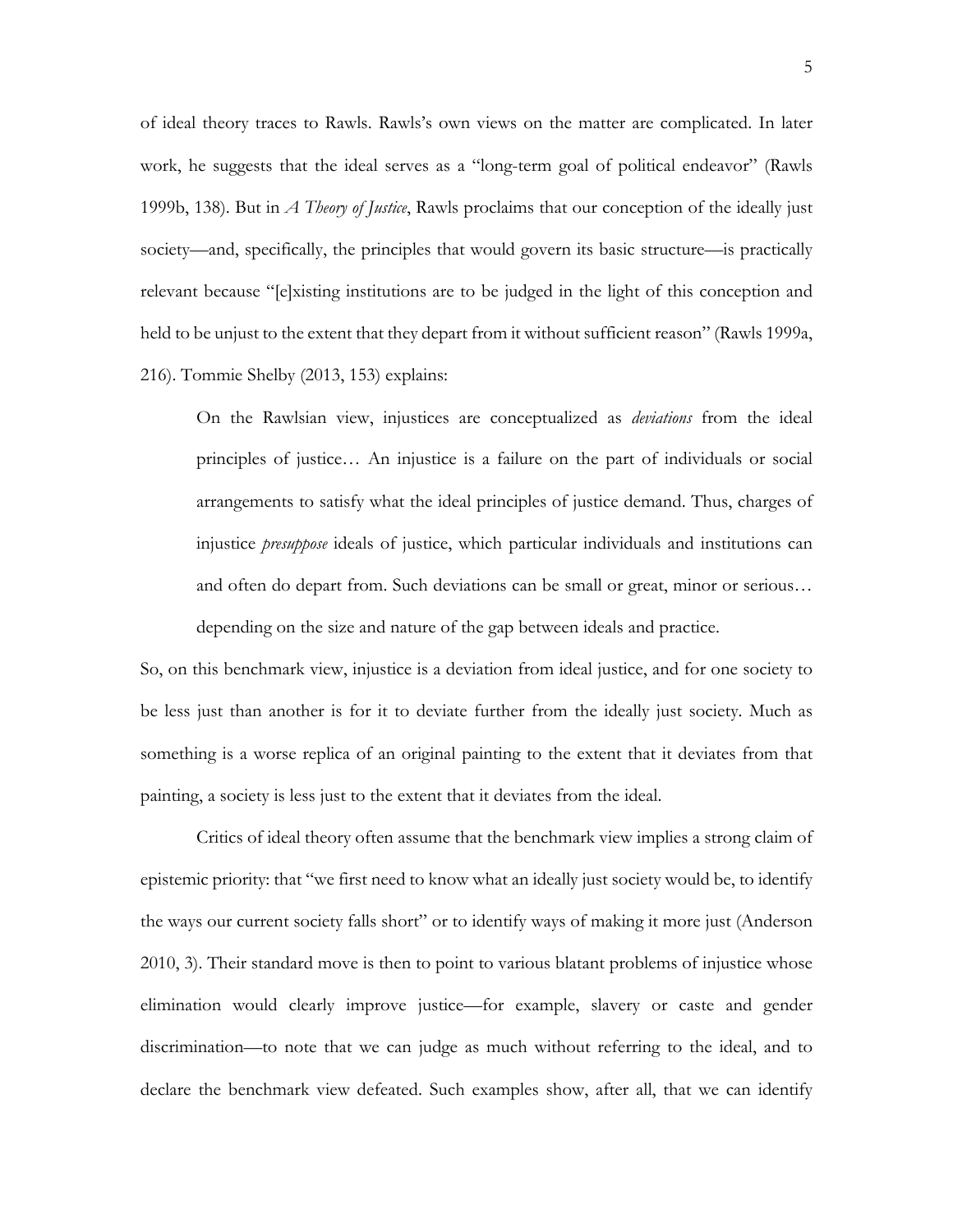problems of injustice without having an ideal in mind, and that we "can judge social option A as being better than social option B without starting with a view of the best society" (Appiah 2017, 168).Indeed, if we know anything at all about justice, it is that slavery is unjust and that abolishing it improves justice. At least when it comes to justice, then, "knowledge of the better does not require knowledge of the best" (Anderson 2010, 3).

These critics are right. We typically identify injustice long before we have any conception of ideal justice; we "recognize the existence of a problem before we have any idea of what would be best or most just" (Anderson 2010, 3). But the very obviousness of this claim should give us pause—do any benchmark theorists disagree? As far as I am aware, they don't. Rawls himself, for example, holds that theorizing about justice involves a process of moving "back and forth" between (among other things) our judgments about particular instances of injustice and our judgments about the principles that would govern the ideally just society—sometimes revising the former in light of the latter, and sometimes revising the latter in light of the former, until all our judgments hang together in "reflective equilibrium" (Rawls 1999a, 18). Our judgment that slavery is unjust, for example, serves as a "fixed point" in our theorizing; any plausible theory of justice must accommodate the datum that slavery is (very) unjust and so deviates (greatly) from the ideal (Rawls 2001, 29). So Rawls doesn't claim that we first need to complete our ideal theory before we can make any judgments about what would make our society more just. And neither does the benchmark view more generally.

Instead, the benchmark view claims that our conception of the ideal provides a benchmark of evaluation "comparison with which defines a *standard* for judging actual institutions" (Rawls 1999a, 199, emphasis added). In other words, the view is that *criteria* of comparative justice make essential reference to the ideal, since such criteria must be articulated in the following *ideal deviation* form: one society is less just than another if and only if it deviates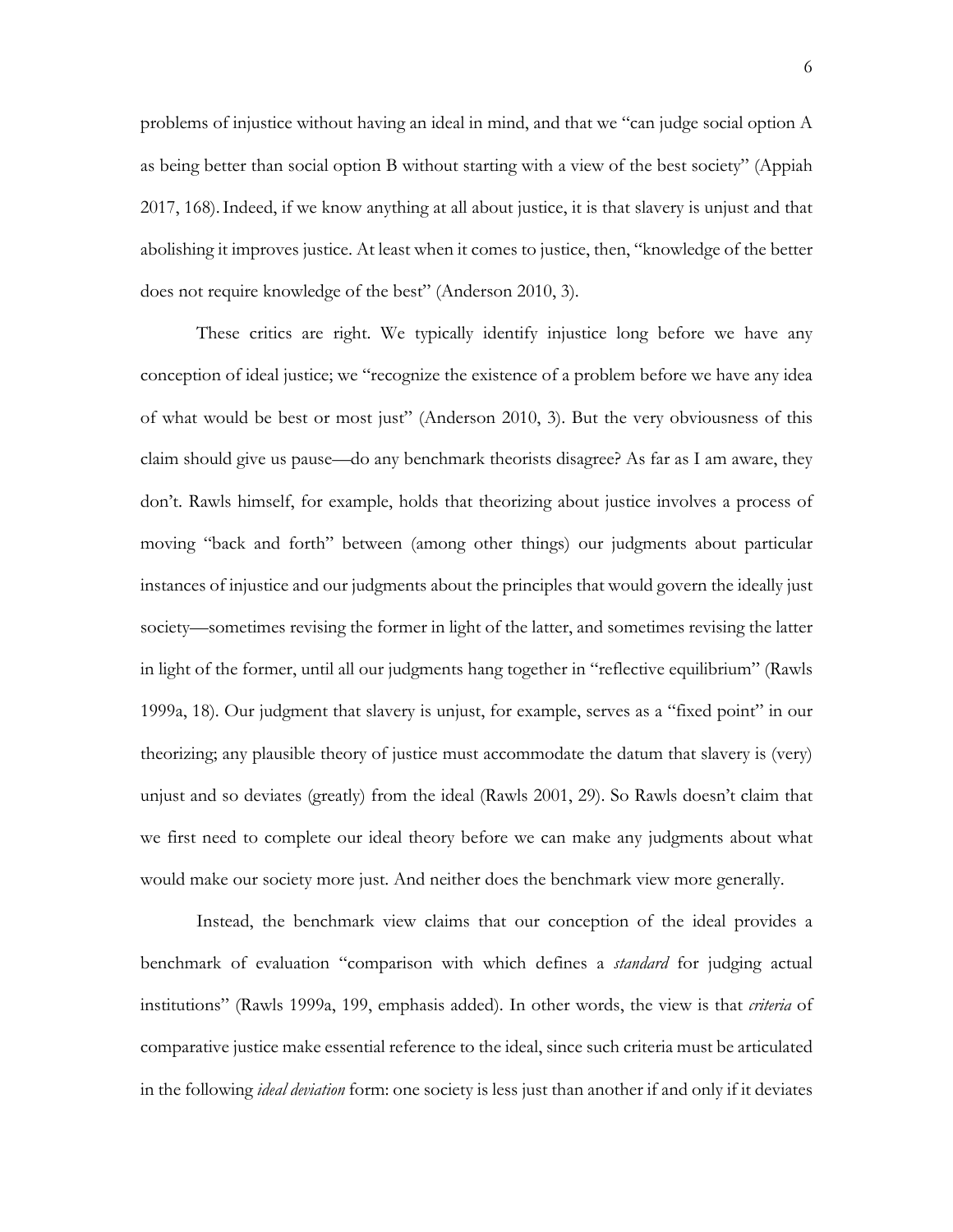further from the ideal (compare Sen 2009, 98). And from here, it is not hard to see why benchmark theorists insist that ideal theory enjoys a certain *theoretical priority* over problem solving, in the sense that the latter must be "worked out after an ideal conception of justice has been chosen" (Rawls 1999a, 8). The goal of problem solving, after all, is to identify concrete ways of making our society more just. And though, as we have seen, there are some easy cases where we can tell that a change would improve justice without resorting to any theory, problem solving is supposed to help us get beyond these cases. But to do this, it is commonly thought that we must invoke criteria of comparative justice—criteria of the form "society  $x$  is more just than society  $y$  if and only if..."—that explain which changes would improve justice. So if benchmark theorists are right that criteria of comparative justice make essential reference to the ideal, and if problem solving requires us to appeal to such criteria, it follows that we cannot engage in problem solving without referring to the ideal. Though we may make scattered pre-theoretic judgments about how to improve our society without any conception of the ideal in mind, we cannot engage in serious theorizing about this until we first complete our ideal theory (compare Valentini 2011, 306-307, Shelby 2013, 156).

One possible response to this claim of theoretical priority would be to deny that we need criteria of comparative justice to engage in problem solving. For example, one might defend a version of "methodological particularism" (Sinnott-Armstrong 1999) on which, regardless of whether criteria of comparative justice make essential reference to the ideal, such criteria are unnecessary or unhelpful when theorizing about how to improve our society: we can get by relying on our pre-theoretic convictions. Here I set aside this response, and grant that we need criteria of comparative justice to engage in problem solving. In what follows, then, I tackle head on the question of whether criteria of comparative justice make essential reference to the ideal, assuming that, if they do, the benchmark theorist's claim of theoretical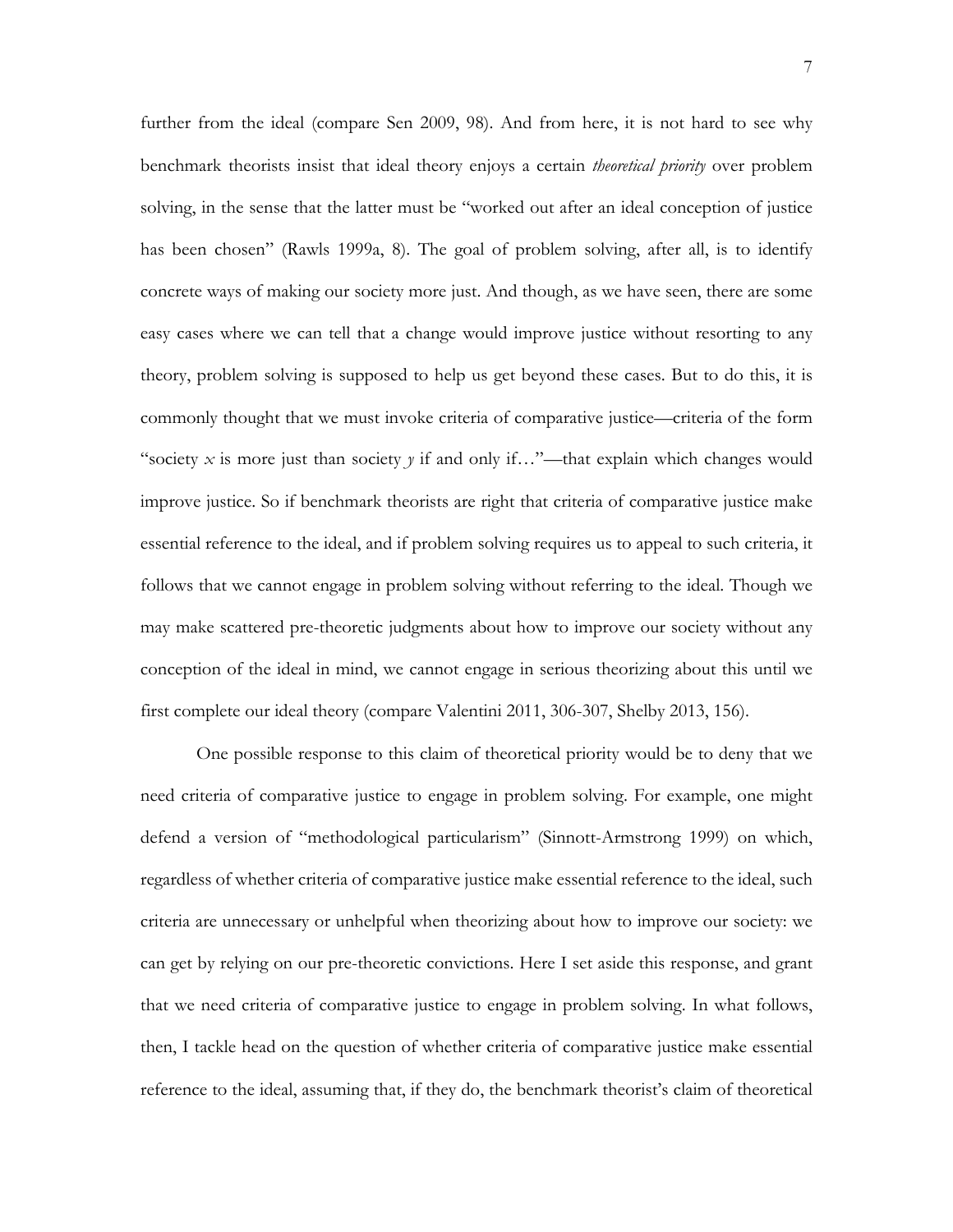priority follows. Sen's own criticisms of the benchmark view, though ultimately unsuccessful, provide a useful starting point.

#### 3. Sen's Critique

The benchmark view claims that criteria of comparative justice make essential reference to the ideal. This makes such criteria atypical, since, as Sen notes, most criteria of comparative evaluation don't work this way. To take Sen's most famous example, we don't need to refer to the highest mountain to make a principled comparison of the heights of Mount Kilimanjaro and Mount McKinley (Sen 2009, 102). We can instead rely, say, on the criterion of which mountain is longer from its base to its summit.

Sen takes examples like this to show that ideals play no necessary role in comparative evaluation. If criteria of comparative height make no reference to the highest point, and if to take another of his examples—criteria of comparative beauty make no reference to the most beautiful object, then there is no reason to think that criteria of comparative justice refer to the most just society (Sen 2009, 16, 101). But this argument is, by itself, too quick. Though Sen's examples do show that "[t]here would be something deeply odd in a general belief that a comparison of any two alternatives cannot be sensibly made without a prior identification of a supreme alternative," benchmark theorists are not committed to this *general* belief (Sen 2009, 102).Instead, they need claim only that *some* comparative criteria make essential reference to a supreme alternative, and that the correct criteria of comparative justice belong in this class. If the benchmark view holds, then criteria of comparative justice are more like criteria of how far a point deviates from a particular mountain, or how far a replica deviates from an original painting, than criteria of how high or beautiful an object is. The correct criteria of comparative justice must be formulated in ideal deviation form, and therefore make essential reference to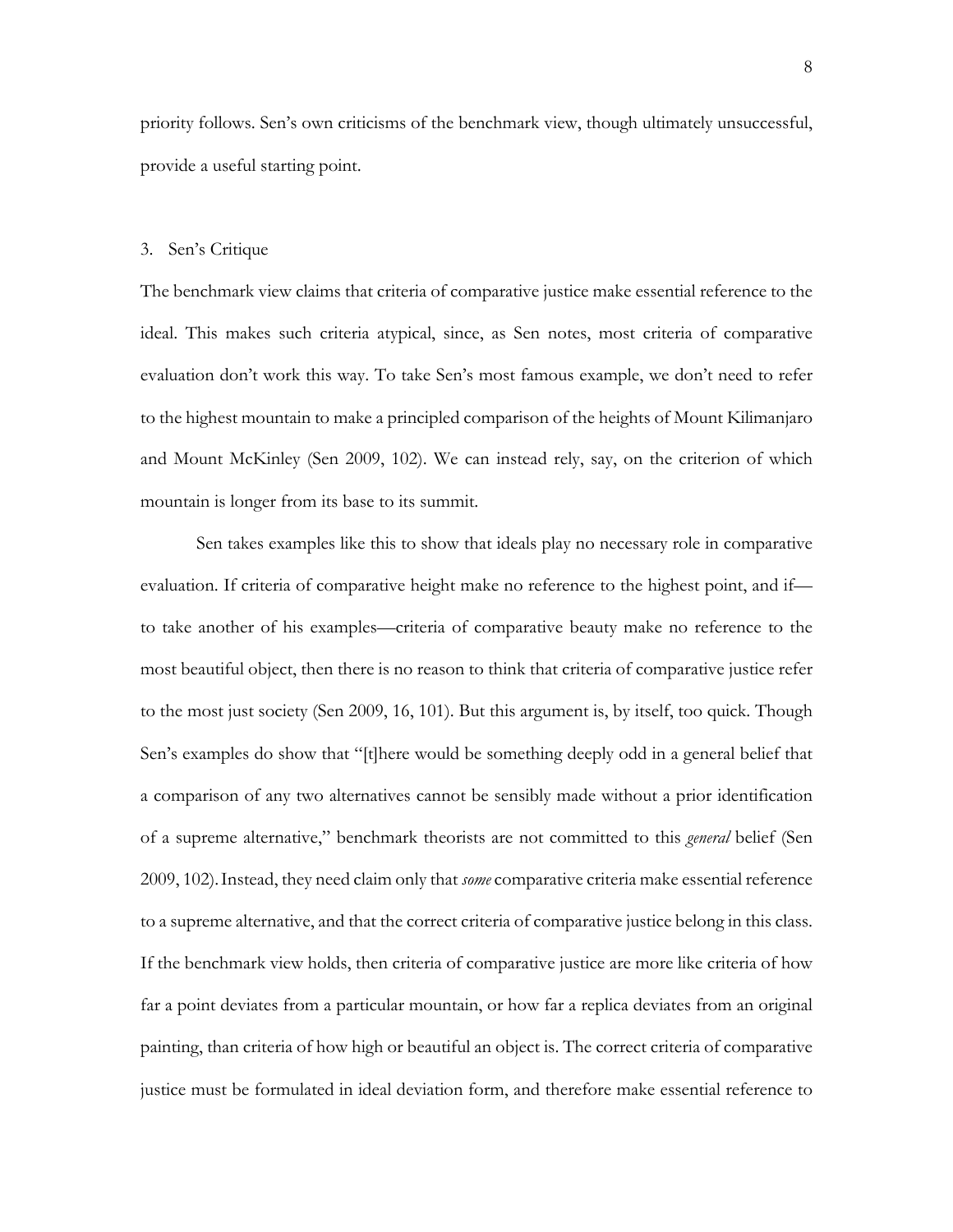the ideal, even if other candidate criteria of comparative justice need not.

The real upshot of Sen's argument, then, is that it is a substantive question whether criteria of comparative justice make essential reference to the ideal—not one we can settle by reflecting on the logic of comparative evaluation in general. So we have two positions in front of us. On the first, which Sen assumes, criteria of comparative justice are *essentially comparative*: they can yield verdicts about which of two societies is more just than the other simply by referring to features of those two societies. This is compatible with a monistic theory on which only one essentially comparative criterion is relevant to justice—say, a utilitarian criterion on which a society is more just when it contains more well-being, or a perfectionist criterion on which societies are more just when they exhibit more excellence. But it is also compatible with a pluralistic theory, on which a society is more just when it better satisfies a plurality of essentially comparative criteria—concerning, say, equality, freedom, and efficiency—given some way of balancing these criteria when they conflict. On the second, which benchmark theorists endorse, comparative evaluations of justice are instead explained by one or more *ideal deviation* criteria that make essential reference to the ideal, in the following sense. They can yield verdicts about which of two societies is more just than the other only by also referring to the ideally just society, and then asking which departs further from this ideal.

With this in mind, let us turn to Sen's second criticism, namely, that such ideal deviation criteria are implausible, because "descriptive closeness is not necessarily a guide to valuational proximity"—for example, "a person who prefers red wine to white may prefer either to a mixture of the two, even though the mixture is, in an obvious descriptive sense, closer to the preferred red wine than pure white wine would be" (Sen 2009, 16). In other words, Sen's worry is the familiar one that, of three options, the option that deviates less from the best option is not necessarily "second-best" of the three (Lipsey and Lancaster 1956;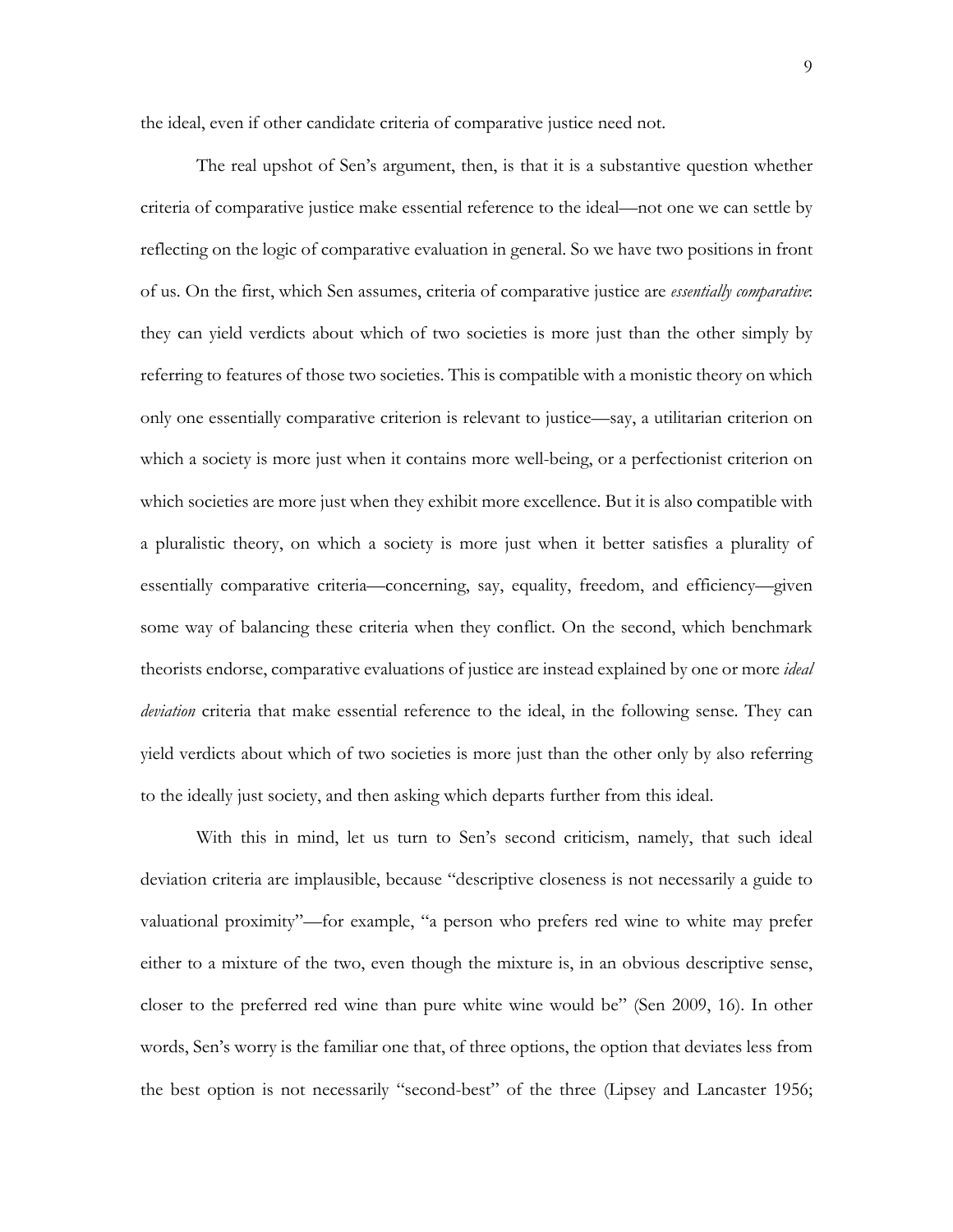compare, e.g., Goodin 1995). To see this in the case of justice, suppose we understand deviations in terms of institutional similarity: a society deviates from the ideal to the extent that its institutions differ from those realized in the ideal. Now suppose further that the ideal would contain no oppression, and so no institutions in place to ameliorate oppression or compensate its victims. Abolishing the ameliorative or compensatory institutions that we have in place would therefore make our society deviate less from the ideal—but surely this wouldn't make things more just (Estlund 2014, 120-121). Or, to take a case more analogous to Sen's wine example, consider healthcare. Although the view is empirically contentious, there is nothing incoherent in holding that the ideally just society would contain a purely market-based healthcare system—say, because it is most efficient—or a purely public system—say, because it is most equal—while also insisting that both options are more just than a "mixed" or twotier system—say, because it is both less efficient and less equal. So, again, deviating further from ideal institutions doesn't necessarily make a society less just.

An obvious response to this worry is that I have employed the wrong deviation measure. There are all sorts of ways to measure deviations from the ideal, and these examples merely show that institutional similarity is not what is relevant. Indeed, as Pablo Gilabert (2012, 46) points out, something similar is true of Sen's wine example:

[A] mixture of red and white wine will be descriptively closer to pure red wine, in one respect, than pure white wine would be. But this descriptive similarity may not be important, or decisive, for the agent making the comparisons, because the important principles rendering red wine best would be better instantiated in white wine than in the mixture. Perhaps color is not evaluatively important, while consistency of taste is. So we can avoid second-best worries in the case of wine by measuring deviations with respect to those features of my favorite wine that fundamentally explain why I like it best, rather than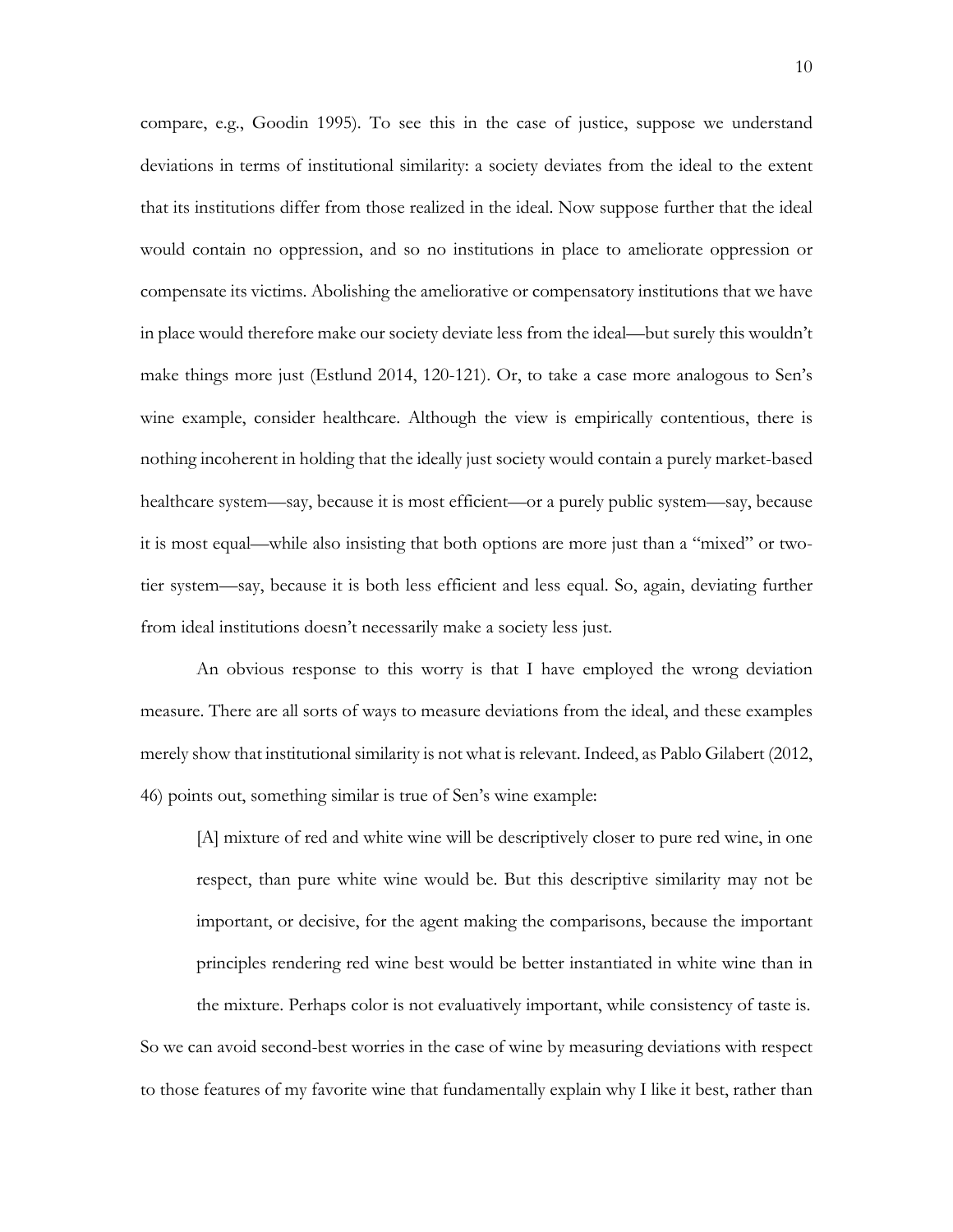its more incidental features. If, for example, I like a particular red wine best because of its taste, and I care not at all about color, then if a deviation measure is to track how much I like wine, it should measure departures with respect to taste, not color. And returning to the case of justice, Gilabert argues that we can avoid second-best worries in much the same way. Though features like taste are clearly irrelevant to justice, there are certain basic values or principles whose implementation by ideal institutions explains why those institutions would be contained in the ideally just society (Gilabert 2012, 48). Nonideal societies are those that fall short of realizing these basic values or principles, and an adequate ideal deviation criterion should judge that a society is less just to the extent that it falls further short in this regard.

Gilabert provides a compelling response to Sen's second challenge. As Sen himself stresses, the justice of institutions is explained (to a significant extent) by their "social realizations": by their effects on further features of society, for example, the distribution of resources, that are fundamentally relevant to justice (Sen 2009, especially ch. 10). So to pick out a particular institutional arrangement as ideal, we must invoke some basic values or principles that explain what makes that institutional arrangement ideal—for example, the fact that it produces an equal distribution. And because institutions interact with one another to produce their justice-relevant effects, a society that is closer to the ideal with respect to its institutions may fall further from it with respect to the realization of these basic values or principles—for example, by distributing resources less equally (see Barrett 2020, Gaus 2016, especially ch. 2). This is what generates second-best problems when we attempt to measure deviations with respect to institutional similarity, but there is no room for such problems to arise if we measure deviations with respect to basic values or principles themselves. We can thus avoid second-best worries, and so Sen's second objection, by ensuring that our ideal deviation criteria track deviations in this latter way. They must count one society as deviating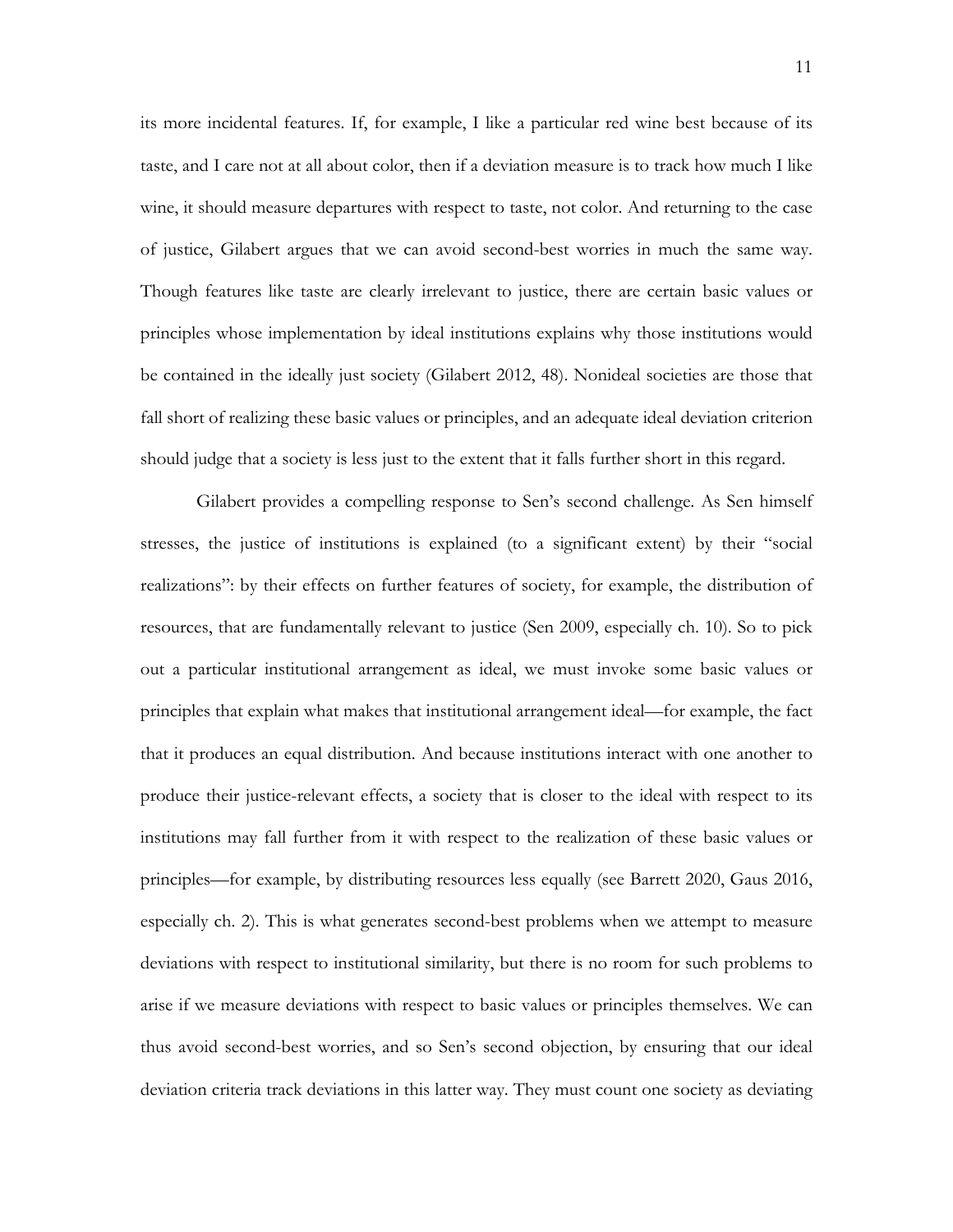further from the ideal when it falls further short of satisfying those basic values or principles, whatever they are, whose optimal satisfaction by an institutional arrangement is what fundamentally explains why that arrangement is ideal (compare Swift 2008, 372-378). 1

This brings us to Sen's final worry, which targets the sufficiency rather than the necessity or plausibility of appealing to the ideal in our criteria of comparative justice:

The difficulty lies in the fact that there are different features involved in identifying distance [from the ideal], related, among other distinctions, to different fields of departure, varying dimensionalities of transgressions, and diverse ways of weighing

<sup>1</sup> An anonymous reviewer notes that Wiens (2020) might seem to challenge this line of thought, since it shows that Lipsey and Lancaster's (1956) theorem can be interpreted in a way that generates second-best problems even when measuring deviations with respect to basic values or principles. However, as Wiens (2020, 14) explains, the theorem demonstrates only that second-best problems arise if we measure deviations from "ideal ratio principles," which specify the *ratios* between the extents to which different fundamental values would be realized in the ideal. Specifically, Wiens (2020, 16) shows that if we can't satisfy one ideal ratio principle (say, "the ideal freedom-to security principle"), it doesn't always improve justice to satisfy others (say, "the ideal freedom-to-equality ratio principle"). But this is consistent with my argument, since I don't propose measuring deviations from ideal *ratio* principles—nor am I aware of anyone else who does. Anticipating this concern, Wiens (2020, 13) suggests that ideal ratio principles correspond to familiar mid-level principles, from which some benchmark theorists do seem to think we should measure deviations. Granting as much, his argument seems best understood as showing that second-best problems arise if we measure deviations with respect to such *mid-level* principles—which is again compatible with my point above.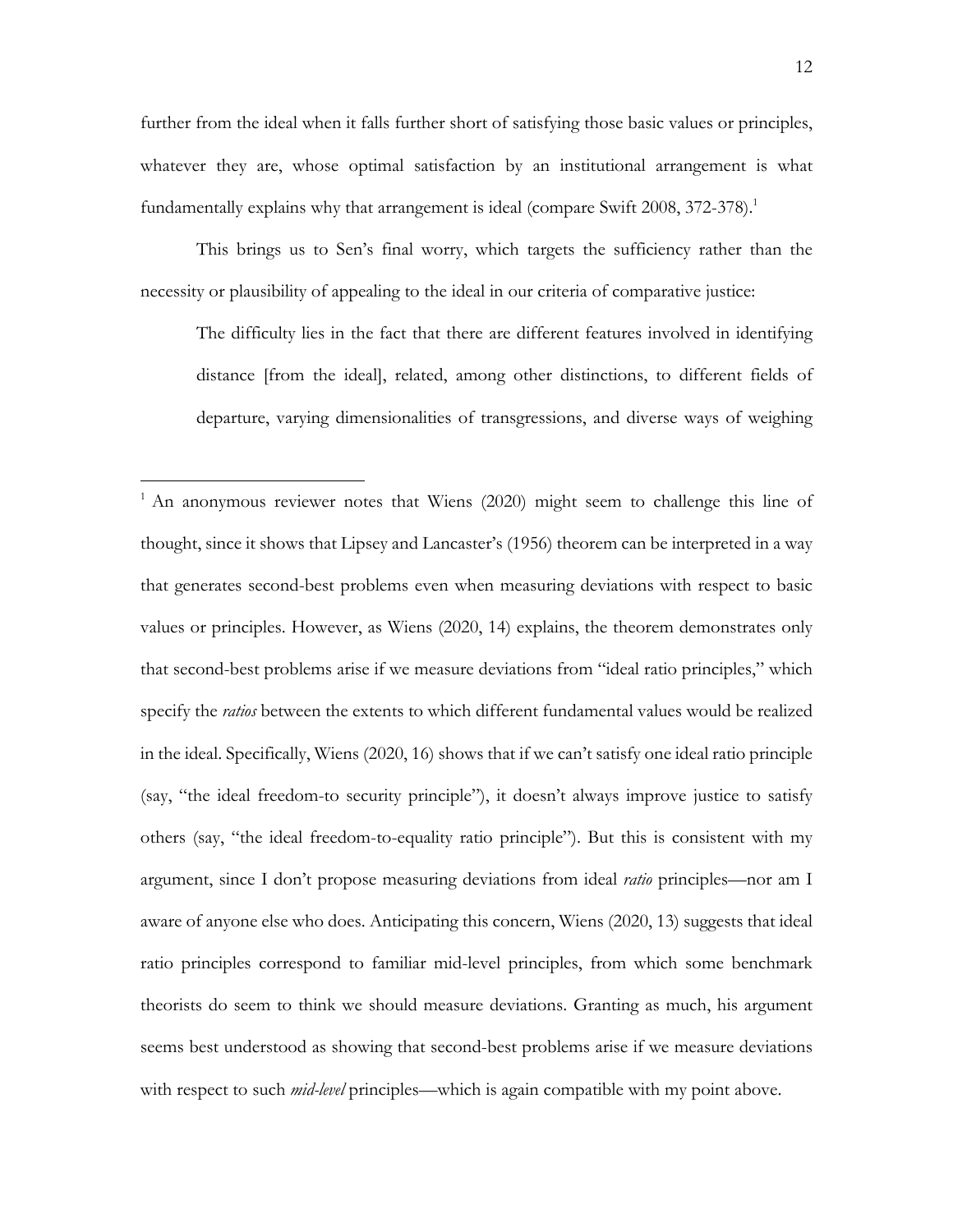separate infractions. The identification of [the ideal] does not yield any means of addressing these problems to arrive at a relational ranking of departures.… The characterization of spotless justice, even if such a characterization were to emerge clearly, would not entail any delineation whatever of how diverse departures from spotlessness would be compared and ranked (Sen 2009, 98-99).

As an illustration, Sen (2009, 99) notes that "in a Rawlsian analysis… departures may occur in many different areas, including the breaching of liberty, which, furthermore, can involve diverse violations of distinctive liberties" and that "[t]here can also be violations—again, possibly in disparate forms—of the demands of equity in the distribution of primary goods." We will return to Rawls shortly, but for now, consider another example. Suppose we identify the ideal as a society in which no one is oppressed. One way for a society to deviate from this ideal is for it to contain more oppression. But simply saying that the ideal contains no oppression doesn't tell us how to measure or aggregate different sorts of oppression to determine which of two societies deviates further from the ideal in this regard. Further, if no one is oppressed, then oppression is equal, so another way for a society to deviate from this ideal is for it to have a less equal distribution of oppression. But is this relevant, and, if so, how are we to measure such deviations and balance them against deviations with respect to total oppression? And these are only two of the many sorts of deviations we might consider. For example, perhaps we should instead measure deviations with respect to the level of oppression experienced by the most oppressed member of society, who would experience no oppression in the ideal.

Sen's worry, to be clear, is not that it is impossible to construct deviation measures that let us evaluate how far a society deviates from the ideal: we can, after all, stipulate whatever measure we like. It is rather that we can opt for many different deviation measures, and simply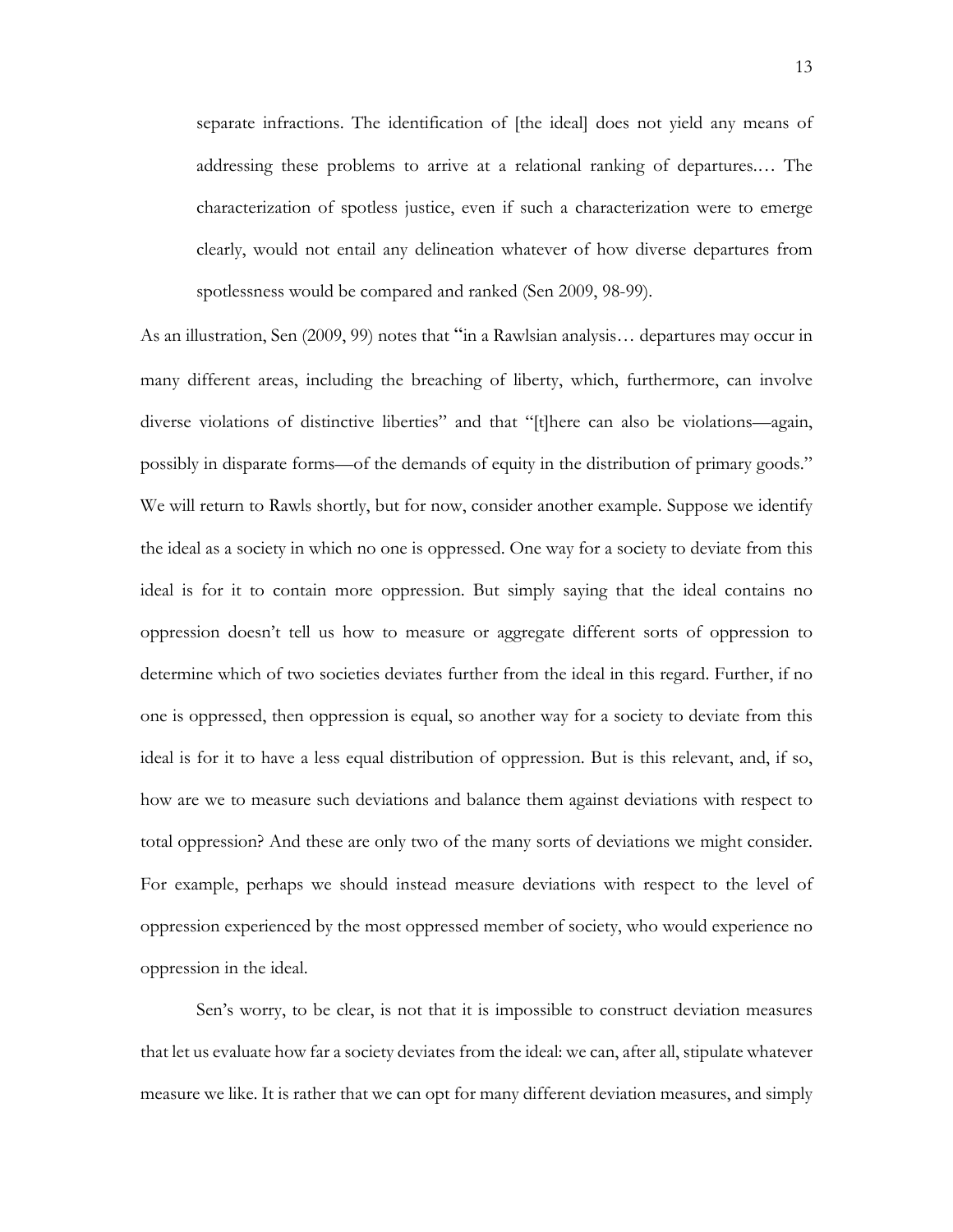specifying an ideal doesn't tell us which to pick. With only a conception of the ideal in mind, we can judge that all nonideal societies are less just than the ideal, but we cannot make any further judgments about the relative justice of nonideal societies. For that, we must specify which deviations from the ideal are relevant, and in which dimensions we should measure them. If only one dimension of deviation is relevant, this will yield a single ideal deviation criterion that claims that one society is more just than another when it deviates less from the ideal in this dimension. But if more than one dimension is relevant, we will have a set of ideal deviation criteria, and we will need some way of balancing them when they conflict.

Once again, Sen's criticism yields an important lesson: a conception of the ideal cannot, by itself, generate comparative evaluations of nonideal options. But his conclusion that we must reject the benchmark view doesn't follow. Though benchmark theorists claim that criteria of comparative justice make essential reference to the ideal, they need not claim further that specifying a conception of the ideal is all we need to rank nonideal options. Instead, they can acknowledge that any ideal deviation criterion must include two elements: a conception of the ideal, and a deviation measure that specifies some dimension along which deviations from this ideal are fundamentally relevant to justice. Without employing a deviation measure we cannot determine the extent to which a society deviates from ideal justice, and so cannot make comparative evaluations of nonideal alternatives. But all this remains compatible with benchmark theorists' insistence that criteria of comparative justice also require us to specify some conception of the ideal from which we measure how far societies deviate in the relevant dimension, and that such criteria therefore make essential reference to the ideal.

### 4. The Redundancy Objection

So much for Sen's critique. There remains, however, a deeper worry in the vicinity, which I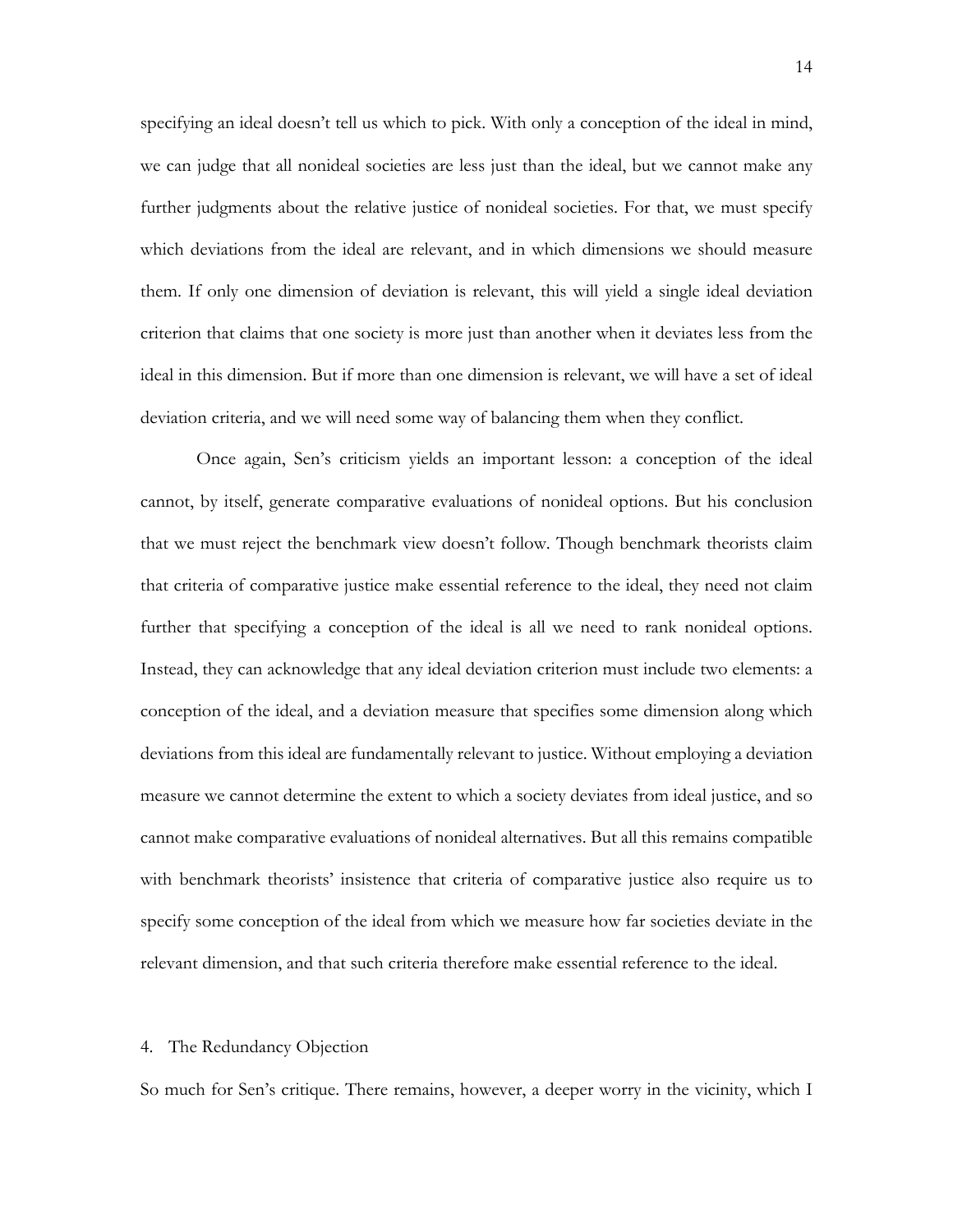will now argue ultimately derails the benchmark view. The worry is that once we fully specify a plausible ideal deviation criterion, we make the ideal redundant: we end up with a criterion that is equivalent to an essentially comparative criterion, and that therefore makes no essential reference to the ideal. For notice where our replies to Sen have left us. If the benchmark view holds, then comparative evaluations of justice are explained by ideal deviation criteria (along, perhaps, with further criteria for balancing them) that each contain two components: a conception of the ideal, and a deviation measure that specifies some fundamentally justicerelevant dimension along which societies can come closer to or further from this ideal. But if this is so, then once we have a plausible deviation measure in place, it appears to do all the work. We can use the dimension picked out by our deviation measure to make comparative evaluations directly, without ever referring to the ideal. Or so I will argue—first, by applying this redundancy objection to a few existing views, and then by showing why it generalizes.

Before going on, it is worth distinguishing my redundancy objection from a related argument due to David Wiens. Wiens (2015, 437-438) proposes a "general model of normative political theory" on which fundamental criteria of comparative justice are essentially comparative, and the ideal is defined as whatever society these criteria deem more just than all others in the set of societies meeting relevant constraints. On the basis of this model, he infers that the ideal is redundant to comparative evaluations of justice: we can make such judgments by employing the same essentially comparative criteria we use to pick out the ideal (Wiens 2015, 442). Though illuminating, a key weakness of this argument is that it runs into the same difficulty as Sen's first objection: it simply assumes that fundamental criteria are essentially comparative, and so begs the question against benchmark theorists who insist that such criteria instead have an ideal deviation structure. The strategy of my redundancy objection, by contrast, will be to grant that fundamental criteria of comparative justice may be ideal deviation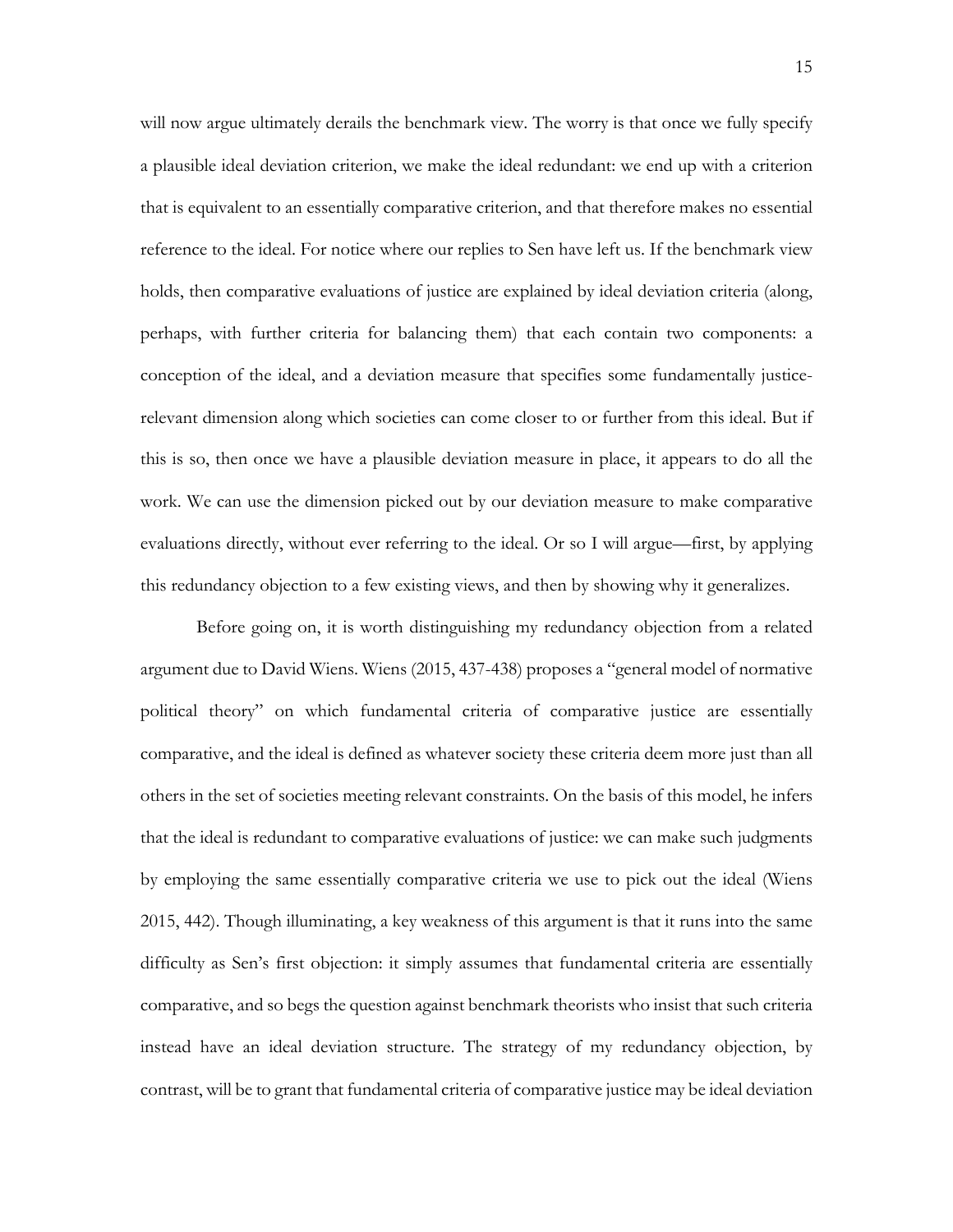criteria, yet show that all plausible criteria of this sort are equivalent to essentially comparative criteria, and so make the ideal redundant.

To begin to get a feel for this redundancy objection, consider a toy example. Suppose you believe some institutional arrangement—say, property-owning democracy—is ideal, and, since you are a benchmark theorist, you hold that criteria of comparative justice must be formulated in ideal deviation form. But you then face the question of how to measure deviations from the ideal, so you turn to the prior question of what basic values or principles explain why this institutional arrangement is ideal. Upon reflection, you conclude that property-owning democracy is ideal because it promotes more total well-being than all other feasible arrangements. Further, you decide that since, on your view, total well-being is all that justice is fundamentally concerned with, you should measure deviations from the ideal in the dimension that arranges societies from less to more total well-being. So you come to the following ideal deviation criterion: a feasible society is more just than another when it differs less in its total well-being from the ideally just society. But you now realize that since the ideally just society has the most well-being of any feasible society, your principle need not be formulated in ideal deviation form after all, because it is equivalent to the essentially comparative utilitarian criterion that one feasible society is more just than another when it has a greater sum of well-being in it. Though you began as a benchmark theorist, you ended up with a criterion that makes no essential reference to the ideal. It makes the ideal redundant.

I call this a toy example because no one would really expect a utilitarian to accept the benchmark view. Utilitarianism is a paradigmatic essentially comparative theory because it claims that one society is more just when it produces more total well-being, and simply picks out the ideal as whichever society is more just than all other feasible societies given this prior essentially comparative criterion; in this sense, it perfectly fits Wiens's "general model"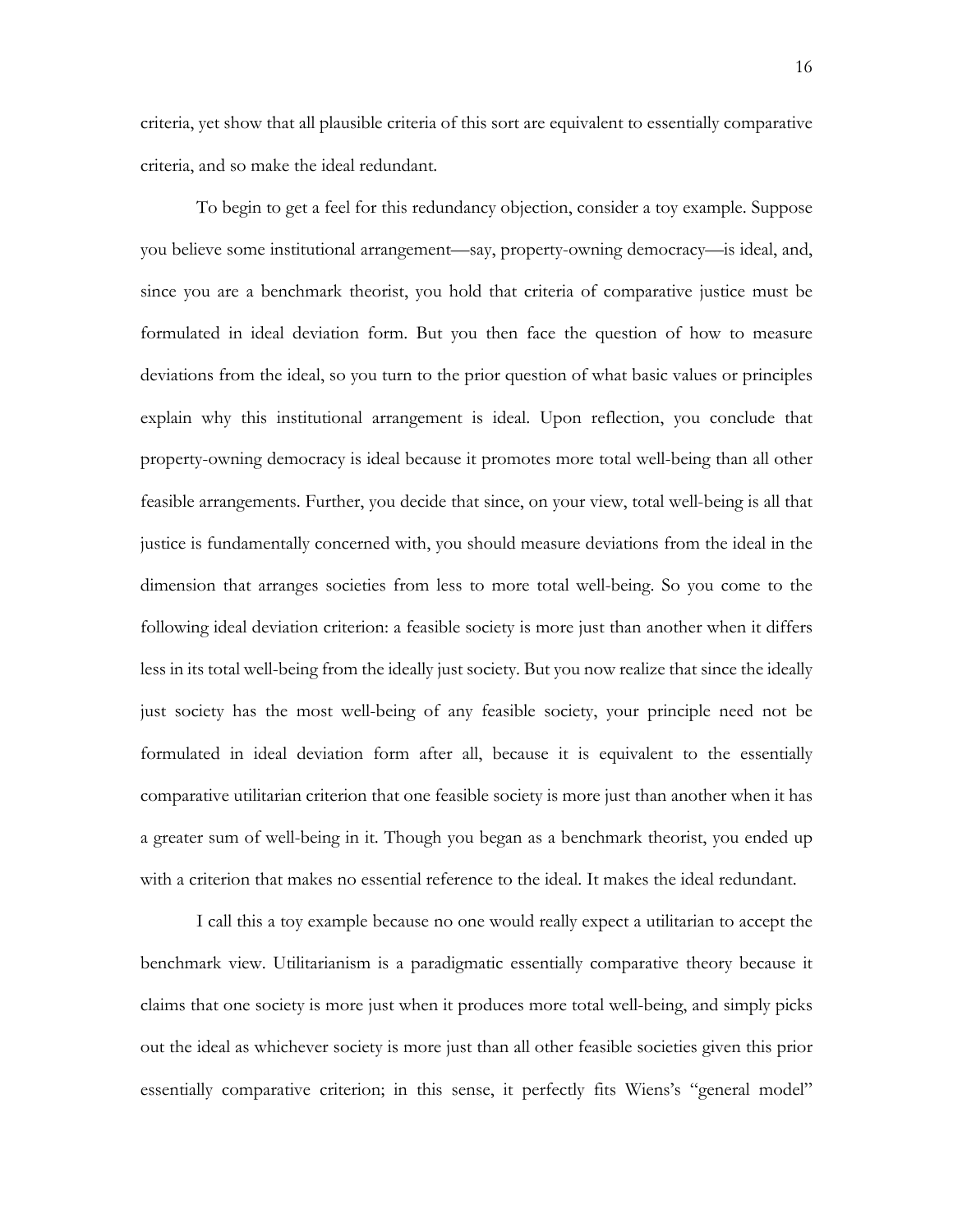mentioned above. But, as we will now see, many actual benchmark theorists fall prey to the same objection as our hypothetical utilitarian. They begin with a conception of the ideally just society, specify some dimension *d* in which we can arrange societies from less to more *d*, and defend an ideal deviation criterion on which one society is less just to the extent that it deviates further from the ideal in dimension *d*. But this criterion turns out to be equivalent to the essentially comparative criterion that a society is more just whenever it is more (or whenever it is less) *d,* thus rendering the ideal redundant.

Consider the most explicit attempt to spell out an ideal deviation criterion in the literature: Thomas Christiano and Will Braynen's (2008) "common good" principle of equality, on which a society's justice depends on its deviation from the distribution of well-being that would be realized in the ideally just society. On their view, we pick out this ideal distribution by determining the greatest total sum of well-being that is feasible and then imagining that this well-being is distributed equally. We then measure deviations from this ideal according to a deviation measure that meets several intuitive desiderata, and judge that one society is less just than another if it deviates further from the ideal according to this measure. Specifically, Christiano and Braynen (2008, 415) propose that the deviation between society *x* and the ideally just society is given by the following formula, where  $i_1$  through  $i_n$  represent the (equal) well-being levels of individuals 1 through *n* in the ideally just society, and  $x_1$  through  $x_n$ represent the (perhaps unequal) well-being levels of individuals 1 through *n* in society *x*:

$$
(1/x_1+1/x_2+\ldots+1/x_n)-(1/i_1+1/i_2+\ldots+1/i_n)
$$

In other words, this deviation measure says that a society deviates from the ideal to the extent that the sum of individuals' well-being reciprocals differs from the sum of well-being reciprocals at the ideal (where if my well-being level is  $w$ , my "well-being reciprocal" is  $1/w$ ).

Christiano and Braynen should be applauded for being unusually precise in specifying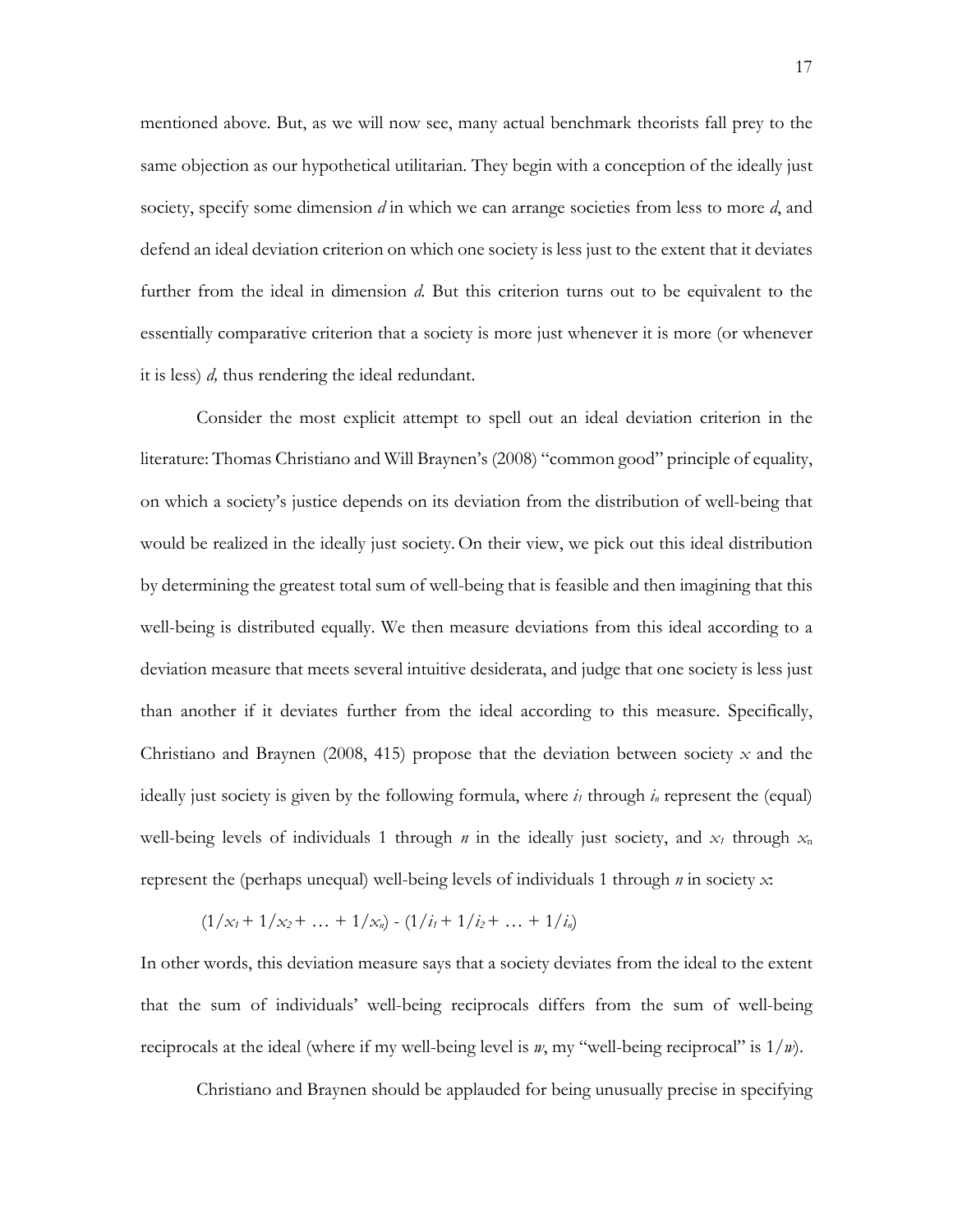their ideal deviation criterion. But their precision comes at a cost: it allows us to identify exactly how their view makes the ideal redundant. For note that if we plug their deviation measure into the criterion that *x* is more just than *y* when *x* deviates less from the ideal than *y*, we get:

Society *x* is more just than society *y* if and only if:

$$
(1/x_1 + 1/x_2 + \dots + 1/x_n) - (1/i_1 + 1/i_2 + \dots + 1/i_n) <
$$
  

$$
(1/y_1 + 1/y_2 + \dots + 1/y_n) - (1/i_1 + 1/i_2 + \dots + 1/i_n)
$$

And since the part of this criterion referring to the well-being reciprocals of individuals in the ideal—namely,  $\left(\frac{1}{i_1} + \frac{1}{i_2} + \ldots + \frac{1}{i_n}\right)$ —cancels out from each side of the above inequality, this is mathematically equivalent to the following essentially comparative criterion:

Society *x* is more just than society *y* if and only if:

$$
(1/x_1+1/x_2+\ldots+1/x_n) < (1/y_1+1/y_2+\ldots+1/y_n)
$$

So Christiano and Braynen's criterion need not be formulated in ideal deviation form after all, since it is equivalent to the essentially comparative criterion that one society is more just than another when the total sum of well-being reciprocals in the former society is less than the total sum of well-being reciprocals in the latter. Regardless of whether this criterion is plausible, it clearly makes no essential reference to the ideal. Just like the utilitarian ideal deviation criterion we considered, it makes the ideal redundant.

Let us turn, next, to Rawls's more complicated theory of justice. For Rawls, the task of ideal theory is to come up with a set of principles that would regulate the ideally just society's "basic structure." Specifically, Rawls (1999a, 266) argues that—given several further assumptions, including, for example, that the principles are public and (nearly) universally complied with — the ideally just society would realize the following principles:

Each person is to have an equal right to the most extensive total system of equal basic liberties compatible with a similar system of liberty for all (*Equal Liberty*).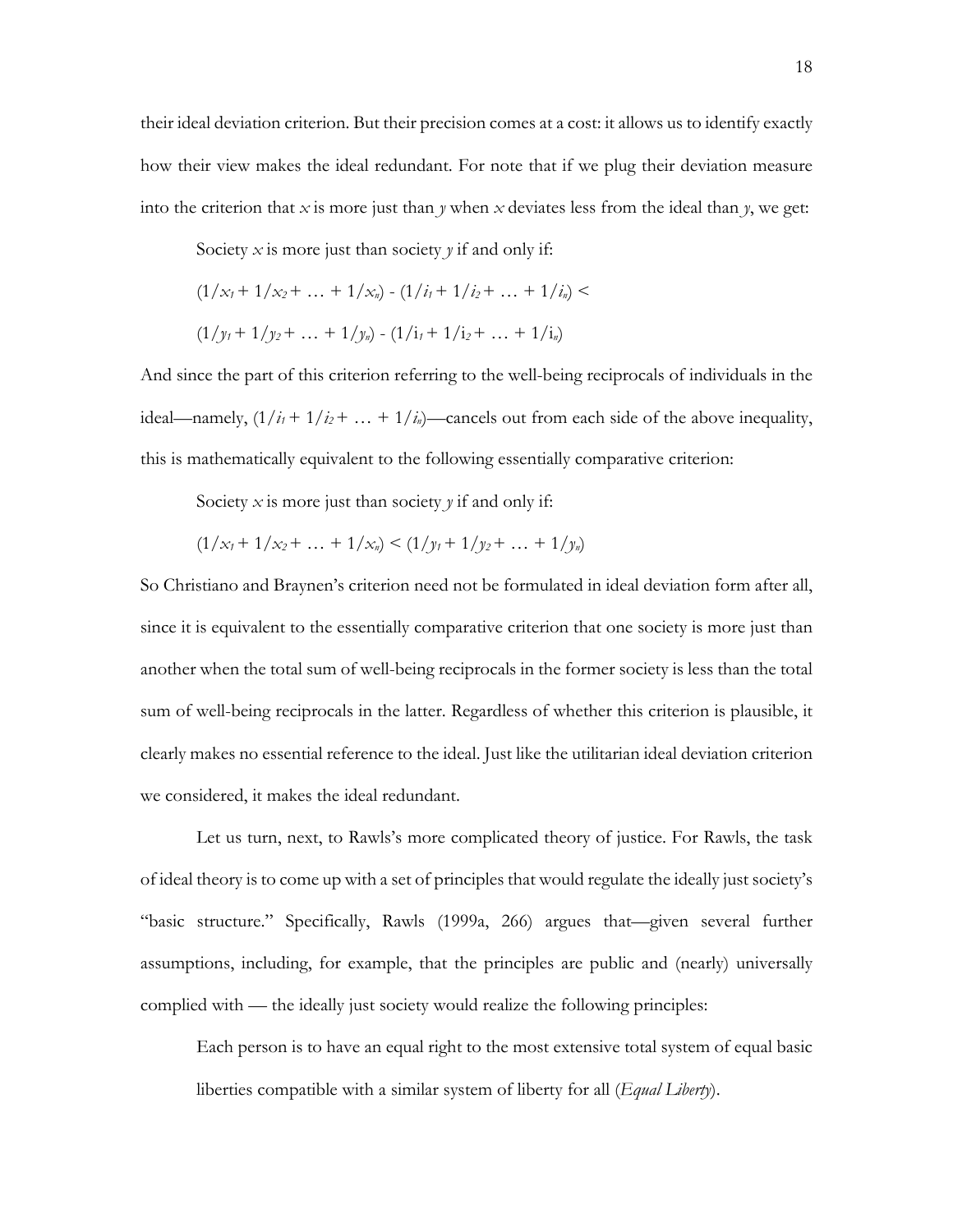Social and economic inequalities are to be (a) attached to offices and positions open to all under conditions of fair equality of opportunity (*Fair Equality of Opportunity*), and

(b) to the greatest benefit of the least advantaged (*Difference Principle*).2

Rawls adds that Equal Liberty has lexical priority over Fair Equality of Opportunity, which in turn has priority over the Difference Principle, where a lexically posterior "principle does not come into play until those previous to it are either fully met or do not apply" (1999a, 38).

So, in Rawls's ideally just society, everyone shares in the most extensive possible equal scheme of basic liberties and enjoys fair equality of opportunity, while remaining inequalities in social and economic benefits redound to the greatest benefit of the worst off. How, though, are we to measure deviations from this society? Rawls (1999a, 38) proposes that we appeal to the above lexical ranking and to some additional "priority rules." The relevance of the lexical ranking is that when comparing societies that fail to satisfy Rawls's principles, a deviation from Equal Liberty is always greater than a deviation from Fair Equality of Opportunity, and that each is always greater than a deviation from the Difference Principle. And to measure the extent of each type of deviation, Rawls (1999a, 266) suggests the following "priority rules":

Equal Liberty: (a) a less extensive liberty must strengthen the total system of liberties shared by all; (b) a less than equal liberty must be acceptable to those with the lesser liberty.

Fair Equality of Opportunity: an inequality of opportunity must enhance the opportunities of those with the lesser opportunity.3

<sup>&</sup>lt;sup>2</sup> I paraphrase these principles slightly for simplicity, including by ignoring a reference to Rawls's "just savings principle."

<sup>&</sup>lt;sup>3</sup> Rawls also includes a priority rule asserting the priority of justice over efficiency and another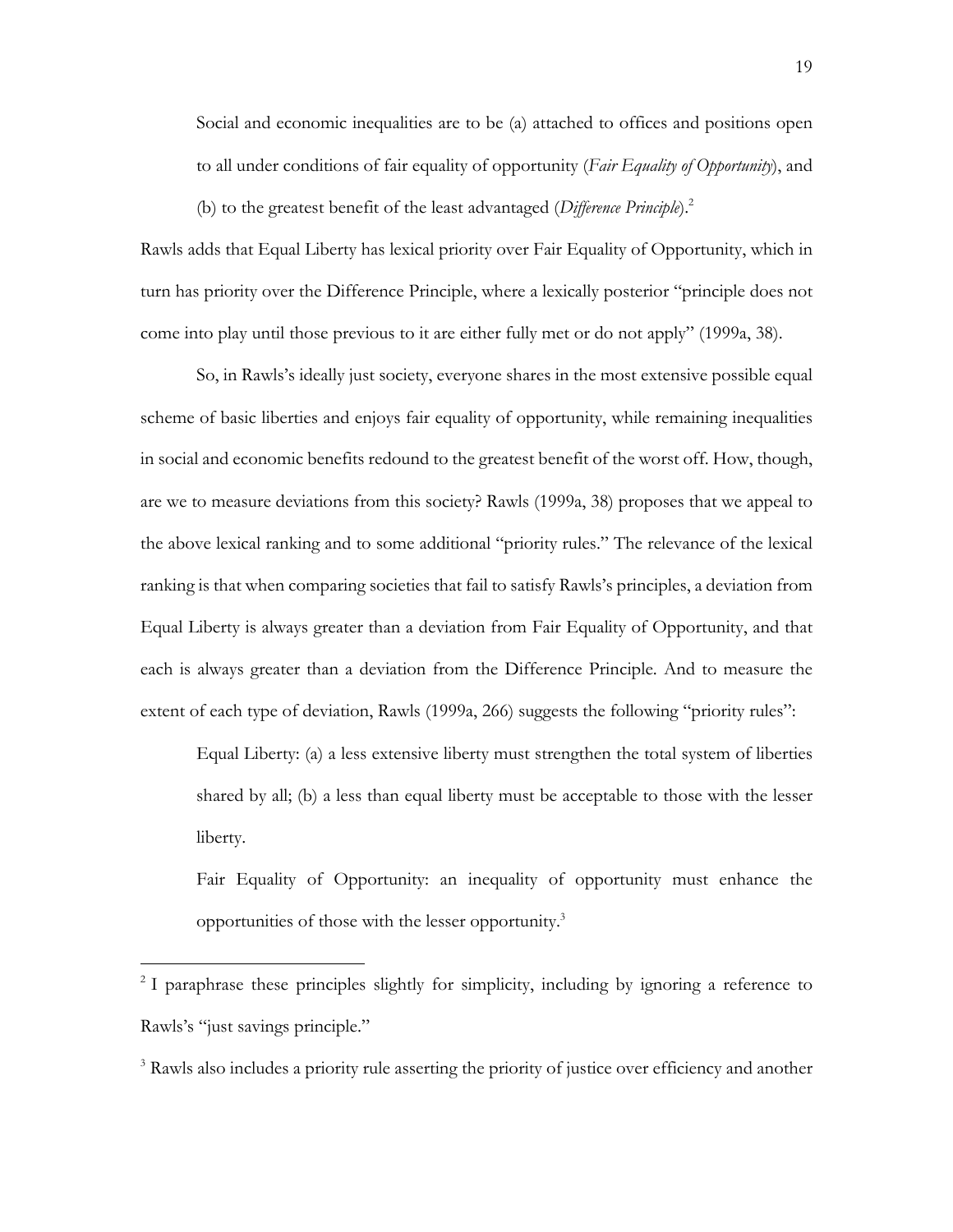So, as Rawls's exposition makes clear, a society that fails to fully realize Equal Liberty deviates less from the ideal than another if it either (a) provides more basic liberties to all or (b) provides more basic liberties to those with less in cases where some have more basic liberties than others. Since one way to provide more basic liberties to all is to provide more basic liberties to the worst off, this is equivalent to the idea that a society deviates less from Equal Liberty to the extent that it provides more basic liberties to the worst off (or to the second worst off in cases of ties for worst off, and so on). Likewise, a society deviates less from Fair Equality of Opportunity if it provides more opportunities to the worst off (or to the second worst off in cases of ties for worst off, and so on). And, though Rawls never explicitly states a priority rule for the difference principle, he is also clear that a society deviates less from the difference principle to the extent that it provides more social and economic benefits to the worst off (or to the second worst off in cases of ties for worst off, and so on) (Rawls 1999a, 279-280).

Putting Rawls's lexical ranking and priority rules together, then—and ignoring cases of ties for simplicity—we come to the following theory of comparative justice. A society is more just if it provides more basic liberties to the worst off. When basic liberties are not at stake, a society is more just if it provides more opportunities to the worst off. And when neither basic liberties nor opportunities are at stake, a society is more just if it provides greater social and economic benefits to the worst off. Though this is a more complicated theory of comparative justice than the last two we considered, it is again one that makes no essential reference to the ideal: to determine which of two societies is more just, we need only consider which provides more basic liberties, opportunities, or social and economic benefits to the worst off, and so need not refer to Rawls's ideal principles or the ideally just society that would

rule intended to cover his "just savings principle" which I set aside here.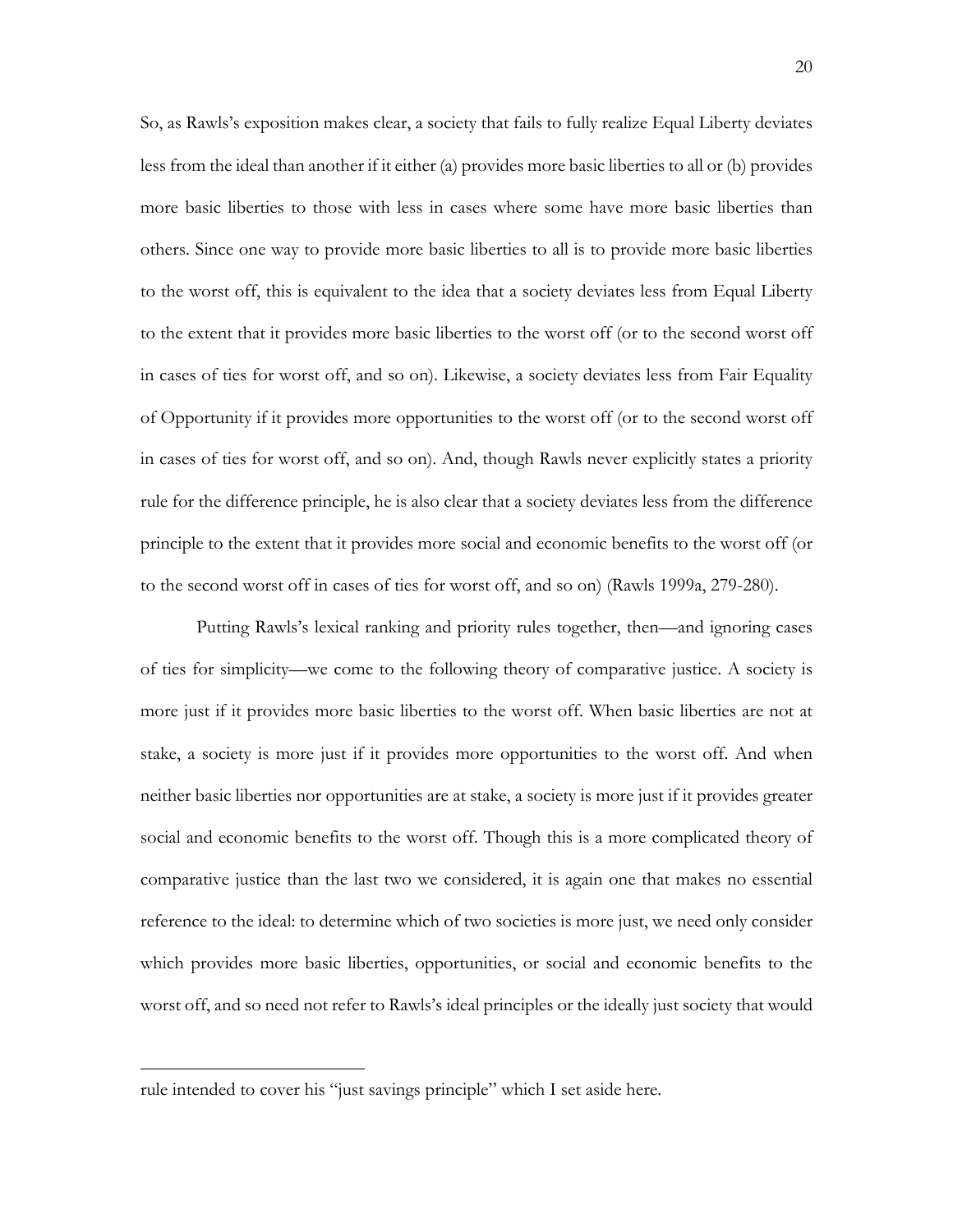realize them. So even Rawls falls prey to the redundancy objection. His ideal deviation criteria are equivalent to essentially comparative criteria, rendering the ideal redundant.<sup>4</sup>

In all three cases, then, we find the same pattern mentioned earlier. A benchmark theorist begins with the view that a society is unjust to the extent that it deviates from the ideal, but in the process of working out how to measure deviations from the ideal ends up defending an essentially comparative criterion (or set of criteria) that makes the ideal redundant. And other attempts in the literature, even by those sensitive to Sen's criticisms, meet a similar fate. For example, Philip Pettit defends a principle of "equal freedom as nondomination" on which ideal justice is achieved when everyone is nondominated—in roughly the sense that they can live as they please rather than by the leave of others with arbitrary power over them—and holds that societies are unjust to the extent that they deviate from this ideal (Pettit 2012, 124-125). Citing Sen, Pettit notes that such deviations can occur along various dimensions. But when he spells out the ideal deviation criteria that result from fleshing out these dimensions, they are all equivalent to essentially comparative ones: people may enjoy freedom as nondomination over more or less important choices, these freedoms may be better or worse entrenched, and so on (Pettit 2012, 125). Indeed, despite Pettit's adoption of the benchmark view, he appears to admit that, when evaluating nonideal societies, no reference to the ideal is needed. As he and his co-author José Luis Marti put it: "In any context the ideal

<sup>&</sup>lt;sup>4</sup> A qualification: Rawls's theory of comparative justice—like his theory of ideal justice—only applies in "reasonably favorable conditions" (that is, to societies that avoid extreme economic, technological, or cultural deprivation). Although questions of justice arise outside of these conditions, "[t]he principles and their lexical order were not acknowledged with these situations in mind and so it is possible that they no longer hold" (Rawls 1999a, 216).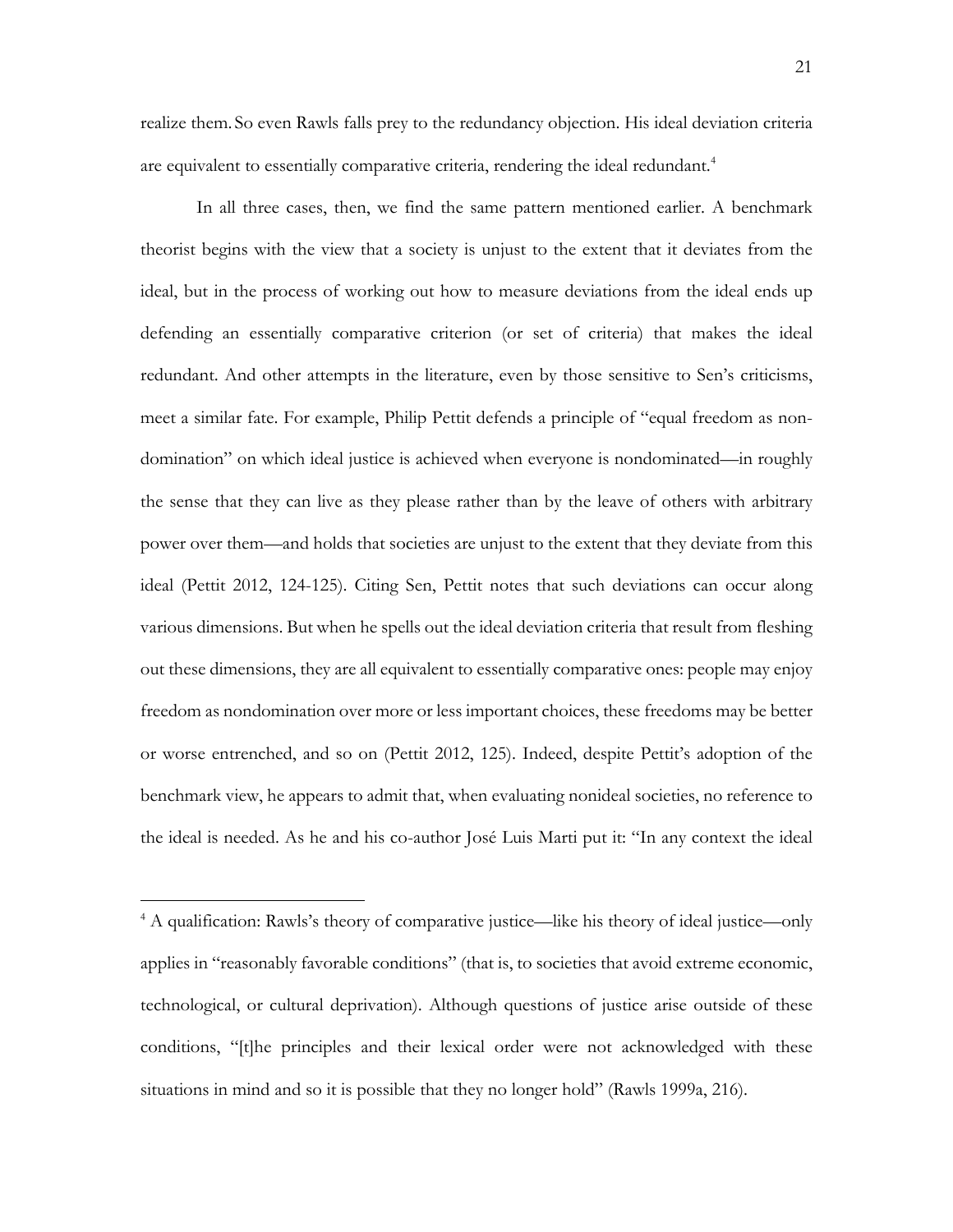will argue for that improvement, assuming there is one available, that makes for a higher degree of nondomination overall" (Martí and Pettit 2010, 158). And verdicts about a society's degree of nondomination overall make no reference to the ideal.

To be clear, these examples don't demonstrate that no plausible criteria of comparative justice make essential reference to the ideal. But they do provide the beginnings of an inductive argument suggesting it would be surprising if the benchmark view held. Not only are many well-known theories of justice essentially comparative (say, utilitarianism, perfectionism, and various forms of pluralism), but the most explicit attempt (Christiano and Braynen 2008) and the best-known attempt (Rawls 1999a) to defend ideal deviation criteria that make essential reference to the ideal fall prey to the redundancy objection, as does an attempt by a theorist aiming to address Sen's worries (Pettit 2012). And, try as I might, I have been unable to find a single example of a benchmark theorist who articulates an ideal deviation criterion that doesn't similarly turn out to be equivalent to an essentially comparative one, making the ideal redundant. The upshot is that, at least among the benchmark theorists I am aware of, all fall prey to the redundancy objection, so none vindicate the theoretical priority of ideal theory over problem solving.

Still, it is worth considering whether all ideal deviation criteria are doomed to redundancy, or whether there is some principled reason we should expect this of any plausible ideal deviation criterion. Are the examples I have chosen representative, or might some ideal deviation criteria genuinely vindicate the benchmark view?

# 5. Generalizing the Redundancy Objection

It turns out that this question has a less straightforward answer than we might hope. On the one hand, there are indeed some logically possible ideal deviation criteria that are not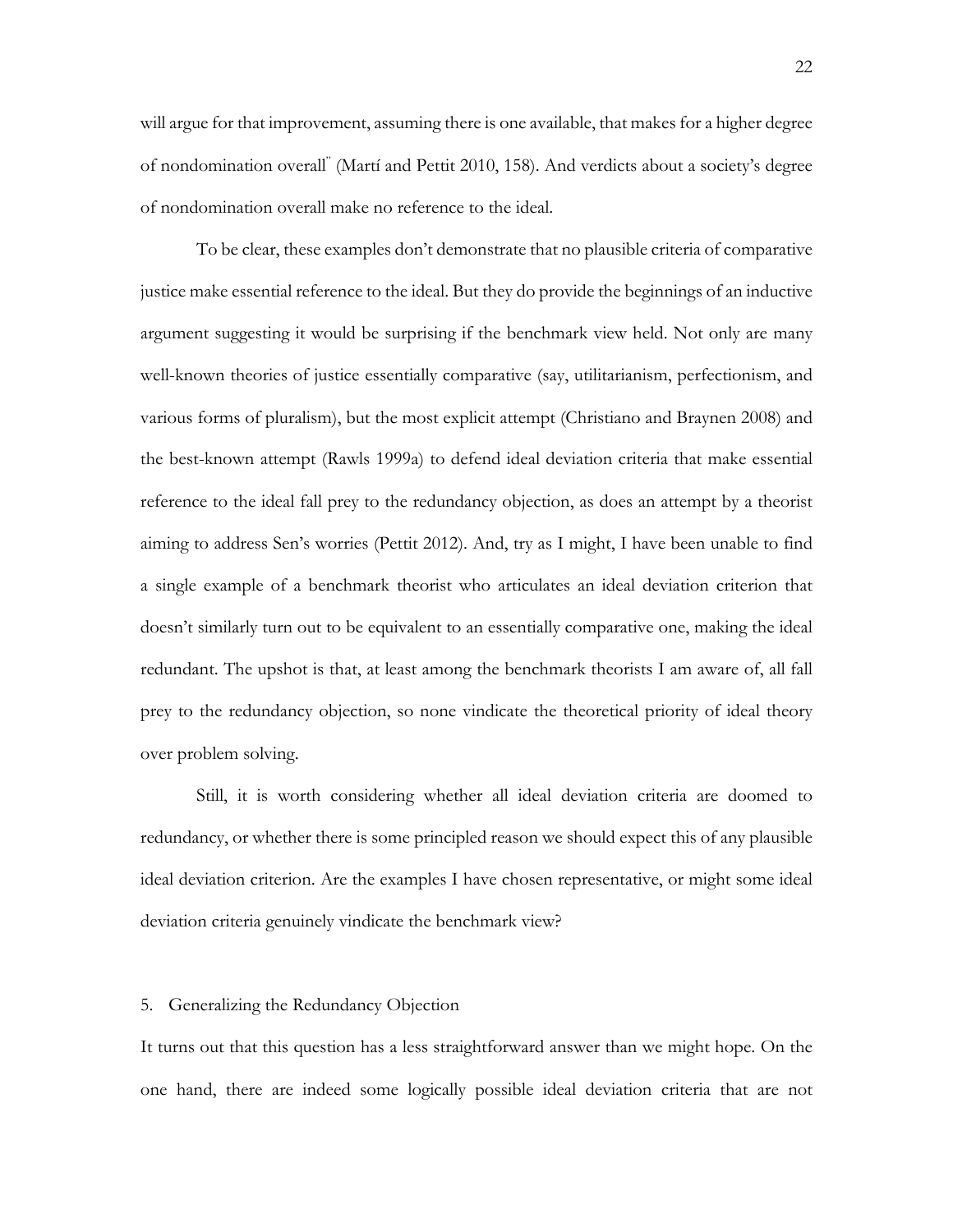equivalent to essentially comparative criteria. Endorsing such a criterion would, in principle, allow a benchmark theorist to avoid the redundancy objection. But on the other hand, criteria of this sort have a peculiar structure that renders them explanatorily deficient. In particular, any ideal deviation criterion that is not equivalent to an essentially comparative criterion implies the existence of a brute "sweet spot" at which continuing to change a society in a way that, until that point, makes things more just, suddenly and inexplicably ceases to improve justice. Such criteria are therefore implausible.

To begin with the claim about logical possibility, take any dimension *d* along which we can arrange societies from less to more *d*. There are two possible essentially comparative criteria that employ this dimension: one claiming that a society is more just whenever it is more *d*, and another claiming that a society is more just whenever it is less *d*. The only way for a benchmark theorist to defend an ideal deviation criterion that uses this dimension but is not equivalent to an essentially comparative criteria is for them to deny both claims. This requires them to endorse a *sweet spot criterion* on which making a society more *d* (or less *d*) only makes things more just up until a certain sweet spot, after which continuing to make society more *d*  (or less *d*) either begins to make things less just or stops making any difference to justice at all.

For example, if—just to take a simple and familiar case—the relevant dimension is one arranging societies from less to more total well-being, then a benchmark theorist may say that the total level of well-being in the ideally just society serves as a sweet spot, such that, in measuring deviations from the ideal, a society can deviate by either having too much or too little well-being: if the ideal has *n* well-being, then a society with *n*-1 units of well-being deviates as much from the ideal as one with  $n+1$  units. Or, alternatively, a benchmark theorist may claim that increasing well-being past the ideal, sweet spot value of *n* ceases to have any impact on justice, such that a society with *n*+1 units of well-being is no more just than one with *n*.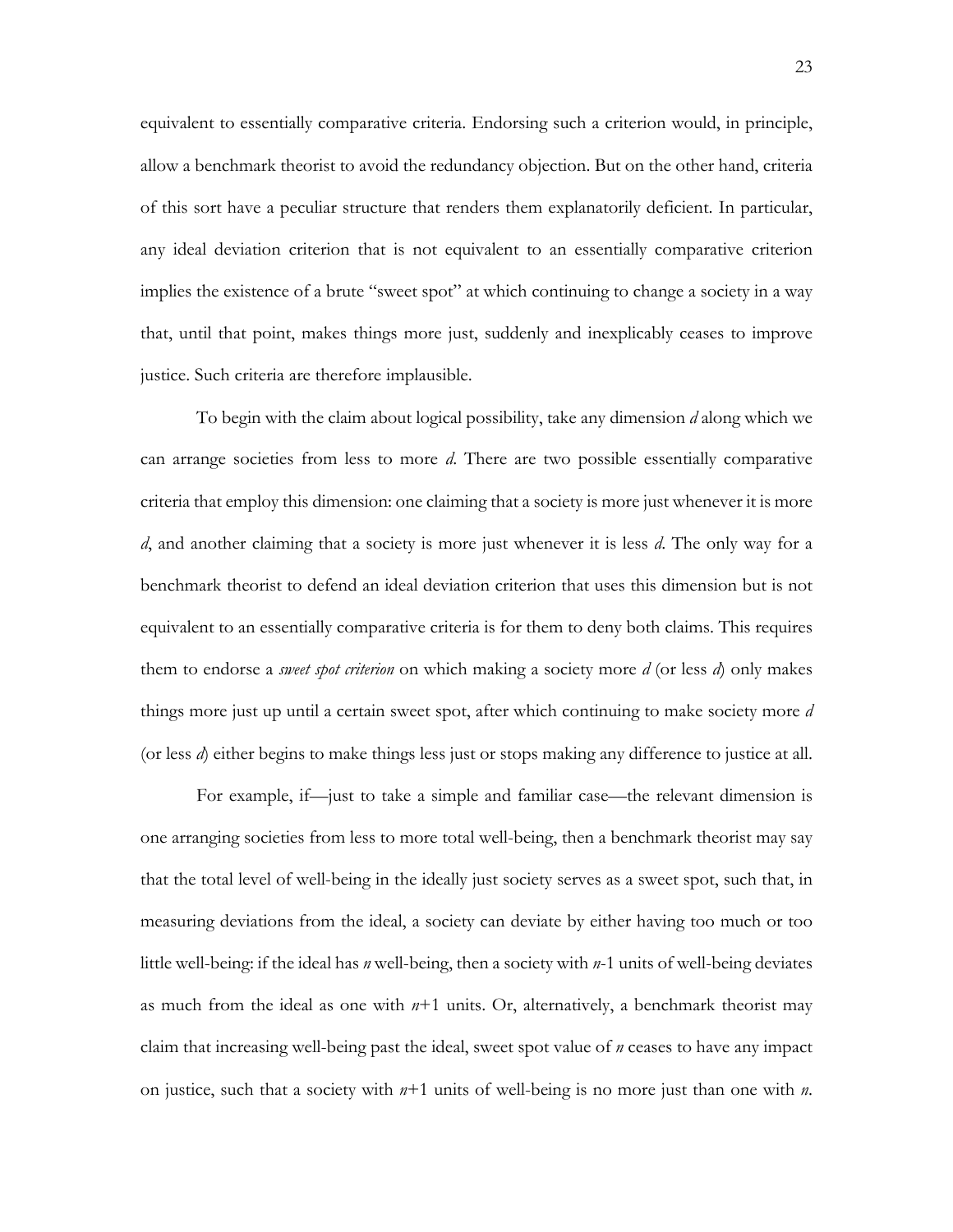Unlike the utilitarian criterion, which yields comparative evaluations by referring to the total well-being in each of two societies and asking which is greater, such sweet spot criteria really do make essential reference to the ideal: without referring to the level of well-being realized at the ideal, they cannot yield verdicts of which of two nonideal societies is more just simply by looking at each society's total well-being. After all, if we were to continue increasing a society's total well-being, we would not continue to improve justice but would eventually overshoot the ideal value. And where, precisely, this overshooting occurs cannot be determined without referring to the level of well-being in the ideally just society—that is, without referring to the ideal or sweet spot value of *n*.

I have defined sweet spot criteria in such a way that they represent the only logically possible sort of ideal deviation criteria that are not equivalent to essentially comparative criteria, and so the only logically possible ideal deviation criteria that can avoid the redundancy objection and vindicate the benchmark view. But this vindication is pyrrhic: sweet spot criteria are highly implausible. The problem is not that they posit the existence of a sweet spot, but that they posit the existence of a *brute* sweet spot for which no explanation seems available. If increasing *d* only improves justice up until a sweet spot *n* after which further increases in *d* set back justice or at least no longer improve it, then there must be some explanation of this. But, as I will now argue, benchmark theorists can provide such an explanation only by reopening themselves to the redundancy objection, since the sort of explanations on offer for the existence of sweet spots presuppose that we are operating with an essentially comparative view. It follows that benchmark theorists can avoid the charge of redundancy only by running into the charge of explanatory deficiency.

There are, as far as I am aware, three ways to explain the existence of a sweet spot in some justice-relevant dimension—say, why *n* is the ideal or sweet spot value of well-being.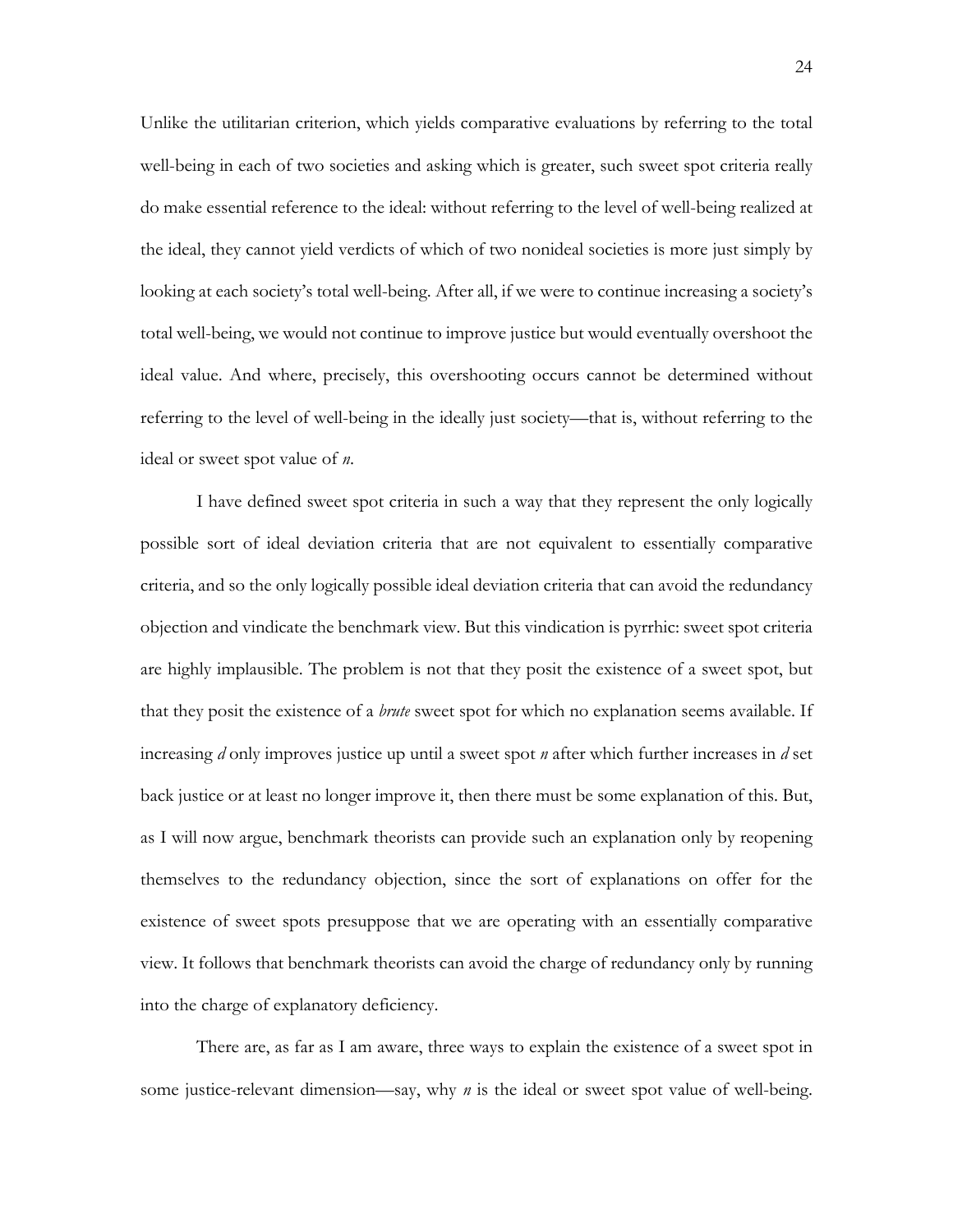The first is that, thanks to certain feasibility constraints (say, certain facts about human nature) it is impossible to have more than *n* well-being. Or, if we take another dimension such as one referring to the level of oppression in society, we might claim that zero oppression is ideal because we here run into a constraint of logical possibility: it is logically impossible, and so infeasible, to have less than zero oppression. This explanation is straightforward and is readily available to an essentially comparative theorist who wishes to explain why they are committed to the existence of a sweet spot. But it is not available to the benchmark theorist, because if a sweet spot criterion is to avoid making the ideal redundant, it cannot merely claim that continuing to increase *d* past some point fails to increase justice because doing so is infeasible, but must rather claim that continuing to increase *d* past some point ceases to make things more just even when this is feasible. Otherwise, such a criterion ends up equivalent to an essentially comparative criterion: it simply claims that, whenever it is feasible, increasing *d* always makes things more just, such that there is no need to refer to the ideal when making comparative evaluations of justice with respect to dimension *d*.

A second explanation of why a sweet spot might exist in some justice-relevant dimension is available to those who adopt a pluralistic theory of justice on which multiple criteria are relevant to our all-things-considered evaluations of justice. For example, such theorists might claim that *n* is the ideal value of well-being because, taking into account other criteria of justice—say, one again concerned with oppression—the society that best balances these criteria (given certain feasibility constraints) would have *n* well-being. But while this is a perfectly fine explanation of why a sweet spot might exist, it again presupposes an essentially comparative view and so renders a benchmark theorist vulnerable to the redundancy objection. For even if a benchmark theorist adopts a pluralistic view on which other criteria are relevant to justice besides the sweet spot criterion in question, they are still committed to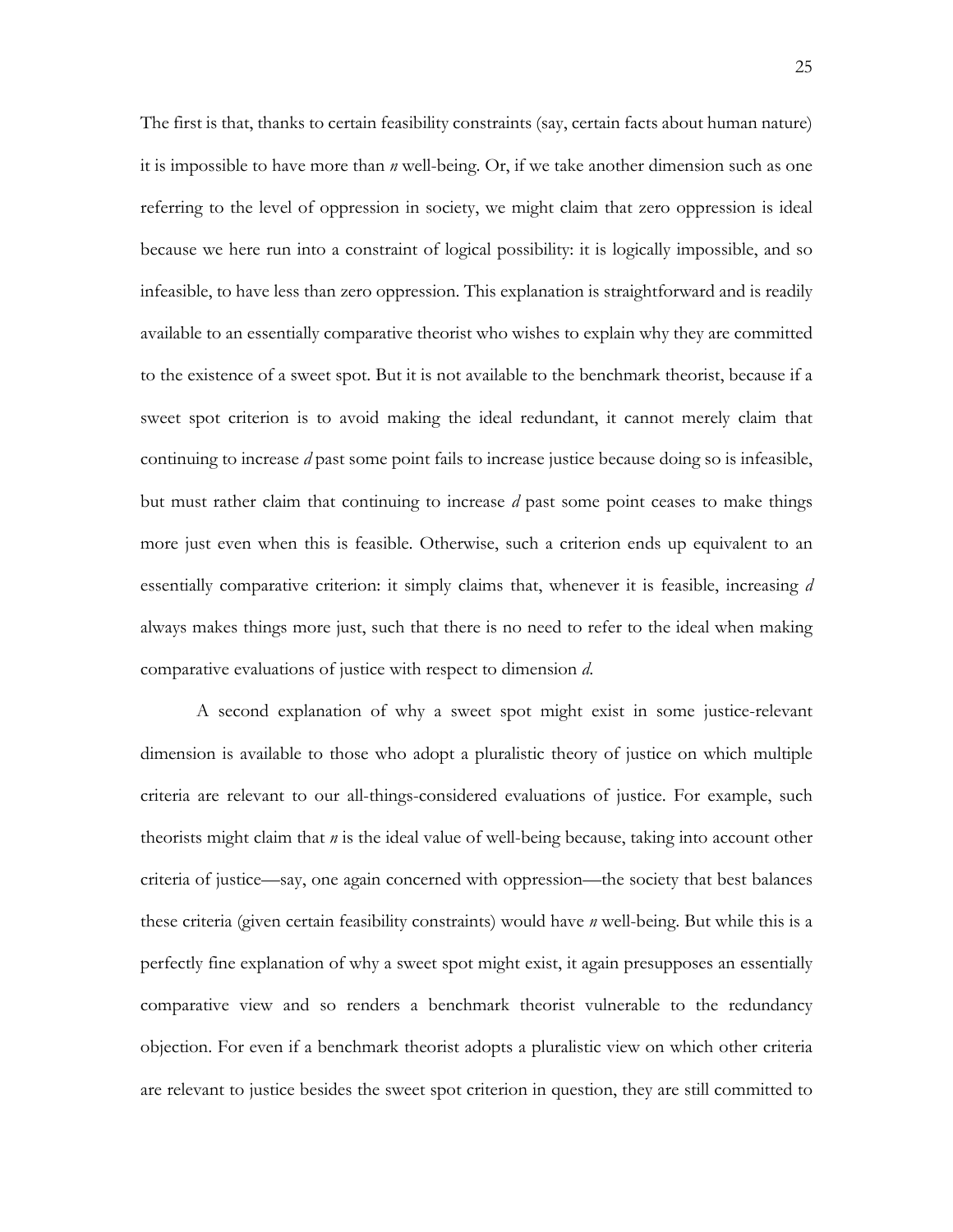thinking that, holding all other criteria fixed, deviating further from the ideal in the dimension picked out by their sweet spot criterion makes things less just. A sweet spot criterion that doesn't make the ideal redundant must therefore claim that even when it is feasible to increase *d* without this increase in *d* conflicting with any other criterion, increasing *d* past some sweet spot level ceases to improve justice. Otherwise, such a criterion again proves equivalent to an essentially comparative criterion: it simply claims that, holding all other criteria fixed, increasing *d* always makes things more just when such increases are feasible. So such a criterion can again yield comparative evaluations of justice without referring to the ideal.

A third explanation of why a sweet spot might exist in one dimension is that this is explained by some more fundamental criterion (or criteria) of justice concerning some more fundamentally justice-relevant dimension (or dimensions). If, for example, there is an ideal tax rate such that either raising or lowering this tax rate would make things less just, then this may be explained by other criteria: perhaps the sweet spot in our tax rate is explained by its maximization of well-being, or by its ability to optimally balance efficiency against equality. But this explanation won't help the benchmark theorist, in the first place, because our earlier discussion of Sen has revealed that ideal deviation criteria must refer to dimensions that are fundamentally relevant to justice, on pain of running into second-best problems. And, even setting this aside, explaining the existence of a sweet spot in one dimension by reference to other more fundamental criteria provides no solace to the benchmark theorist, since it implies that we don't really need to invoke their sweet spot criterion to make comparative evaluations of justice: we can appeal to the more fundamental criteria that explain the existence of the sweet spot in our less fundamental criterion. While such an explanation can satisfy essentially comparative theorists who are happy thinking that fundamental criteria are essentially comparative, it is therefore not available to benchmark theorists who deny this. It does nothing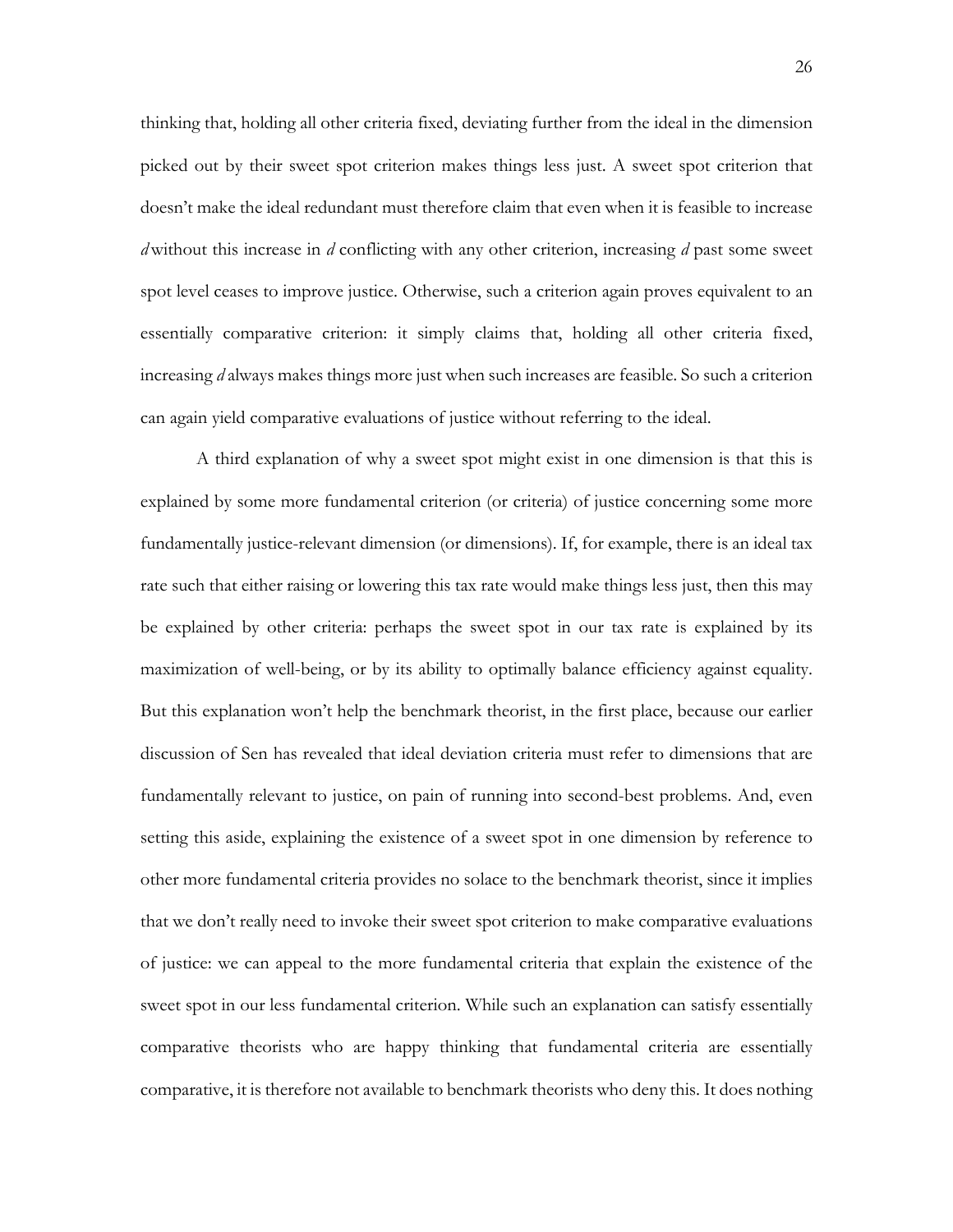to explain the existence of a sweet spot in a fundamental criterion of justice, and so nothing to rebut the charge that fundamental sweet spot criteria are explanatorily deficient.

We have now examined three ways how, for some given dimension *d*, increasing *d*  might make things more just up until some sweet spot *n*, after which further increases no longer generate improvements in justice. But we have also seen that to endorse any of these explanations is to abandon a sweet spot criterion that makes essential reference to the ideal in favor of one that is equivalent to an essentially comparative criterion on which, for some fundamentally justice-relevant dimension *d*, increasing *d* always makes things more just when it is feasible to do so without setting back other criteria. So, in order for an ideal deviation criterion to avoid making the ideal redundant, it must claim that, for some justice-relevant dimension *d*, making a society more *d* makes it more just until it hits some sweet spot where making a society more *d* suddenly ceases to make it more just—where the existence and position of this sweet spot is not explained by any feasibility constraint, by any conflict with other criteria, or by any more fundamental criteria. Unless a benchmark theorist can provide some fourth explanation for the existence and position of a sweet spot, they must therefore claim that it is simply a brute, inexplicable fact that ranking higher in some dimension that is fundamentally relevant to justice makes things more just until, suddenly, it doesn't. But it is difficult to imagine what this fourth explanation could be. And though I cannot rule out its possibility, it suffices to say that no benchmark theorist has ever even tried to provide one, and that until a benchmark theorist proves otherwise, it therefore seems reasonable to proceed on the assumption that no such explanation is available.

Our earlier observation that all ideal deviation criteria articulated by actual benchmark theorists make the ideal redundant should therefore come as no surprise. None commit themselves to a criterion that contains a brute, inexplicable sweet spot. Indeed, to head off a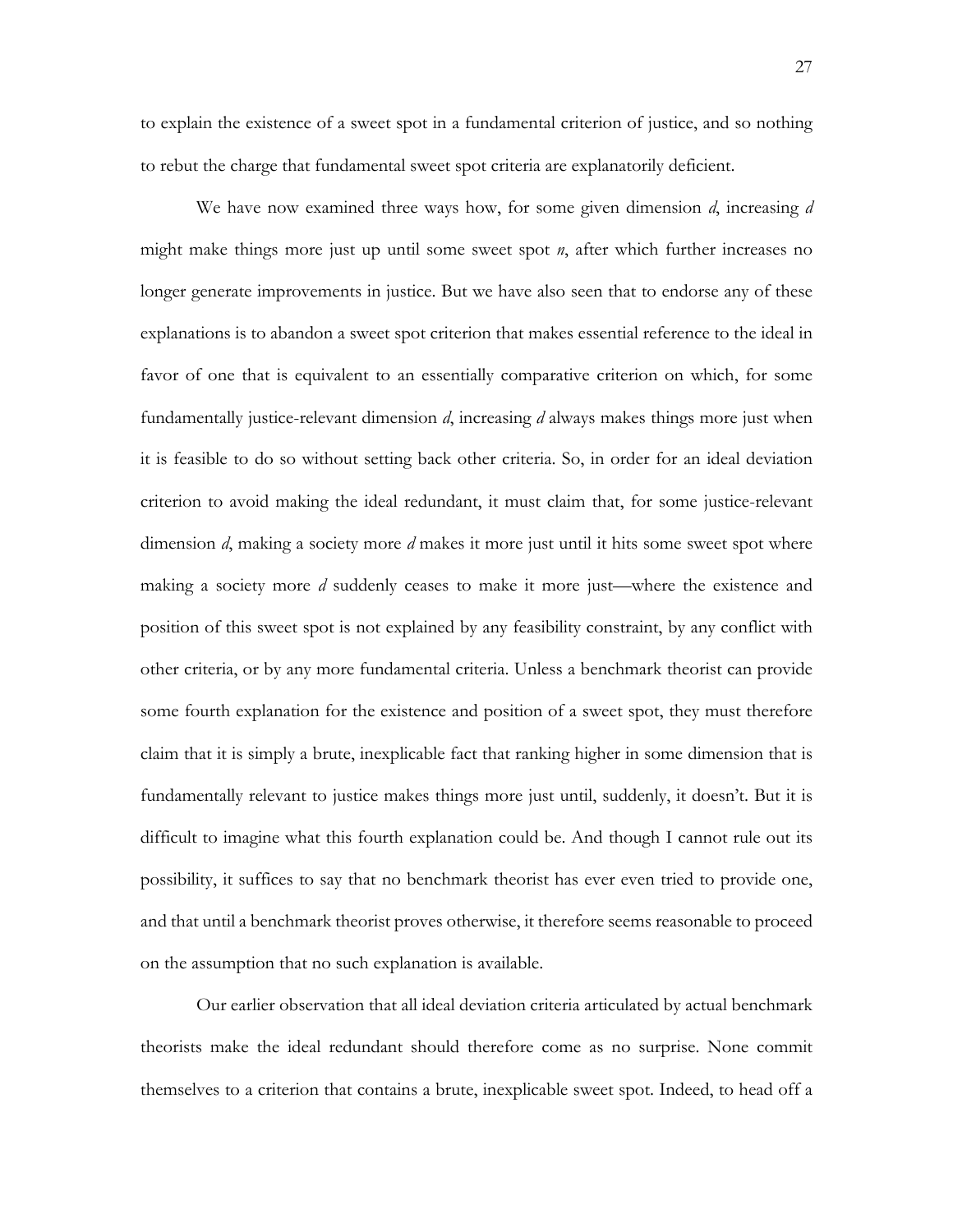possible objection, it is worth noting that even theorists that defend sweet spots in other normative domains insist that these sweet spots are not brute facts but are rather explained in one of the ways we have considered. For example, though Aristotle famously claims that virtue involves a mean between excess and deficiency—such that courage, for example, involves being neither too fearful nor not fearful enough—even he explains such sweet spots by reference to the more fundamental criterion of practical wisdom. In the case of courage, practical wisdom determines that there are certain things one should fear (to a particular degree), and others one shouldn't fear, such that failing to hit the mean of courage involves fearing things one shouldn't fear, or not fearing things one should fear (to the right degree) (Aristotle 2000, 1006b). So it is this prior standard of what one should and shouldn't fear (to what degree) that explains what counts as either fearing too much or too little, rather than a brute fact about fear being good up until a sweet spot, and then suddenly bad. So even Aristotle doesn't posit a *brute* sweet spot, and this is what allows his view to retain whatever plausibility it has. As he puts it: though virtue is a "mean" in one dimension, it is an "extreme" in the dimension of practical wisdom, and its extreme position in the latter dimension is what explains the sweet spot in the former (Aristotle 2000, 1107a; compare Annas 1993, 59-61).

Crucially, my argument for this conclusion hasn't *assumed* that fundamental criteria of comparative justice are essentially comparative. It has rather taken seriously the benchmark theorist's claim that criteria of comparative justice have an ideal deviation structure, and asked what would have to be true of such criteria for them to avoid rendering the ideal redundant. And what it has found is not very reassuring for the benchmark theorist. If an ideal deviation criterion is to avoid the redundancy objection, it must contain a sweet spot, since, otherwise, it is equivalent to an essentially comparative criterion. There are three ways to explain the existence of sweet spots, but, upon examination, we find that these explanations are only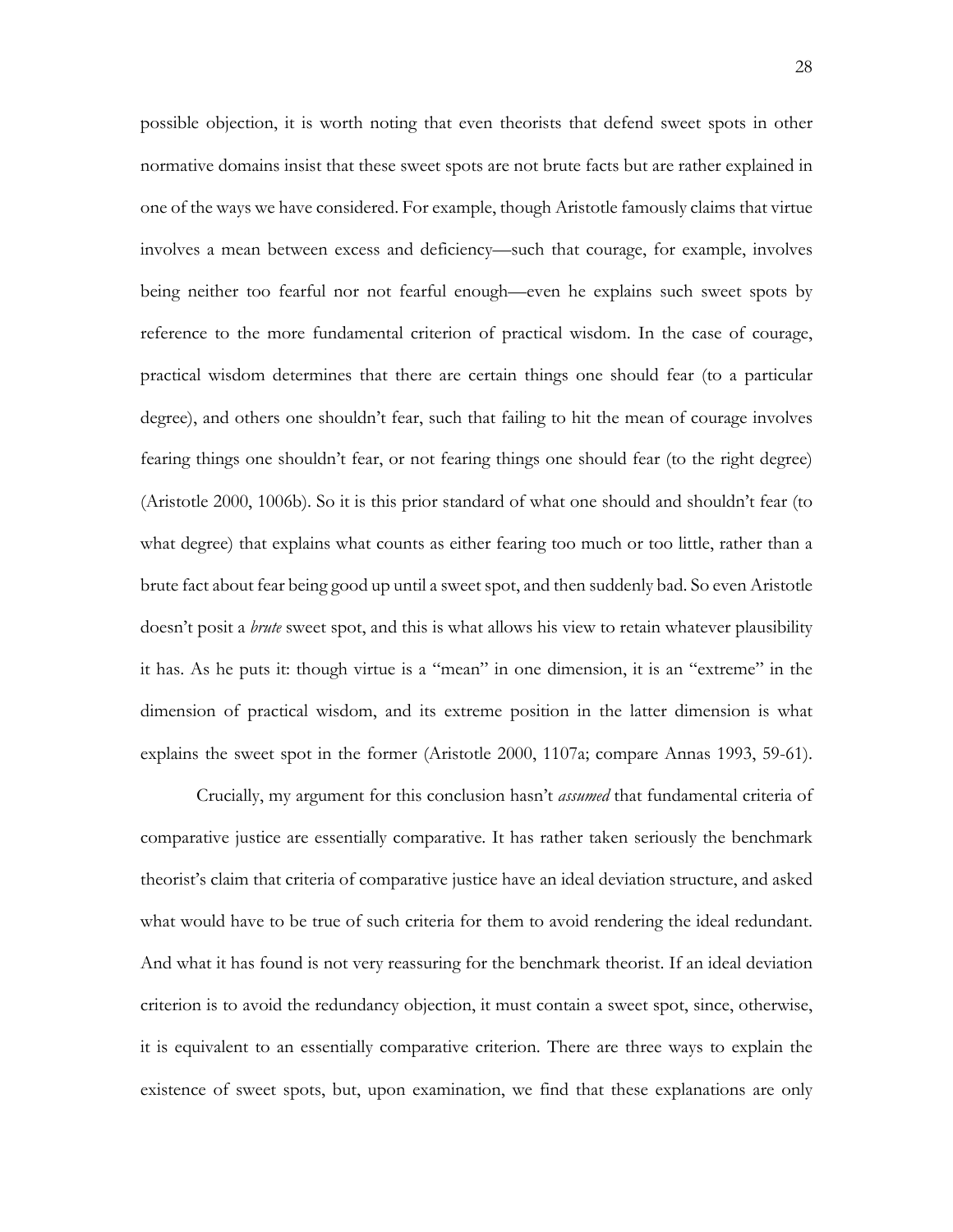available on the presupposition that fundamental criteria are essentially comparative. So benchmark theorists are committed to positing the existence of ideal deviation criteria that contain not only sweet spots, but brute, inexplicable sweet spots—rendering such criteria explanatorily deficient. In other words, benchmark theorists face a dilemma. If ideal deviation criteria don't contain brute sweet spots, then they are equivalent to essentially comparative criteria, and so make the ideal redundant. But if ideal deviation criteria do contain brute sweet spots, then they are implausible on grounds of explanatory deficiency, and so must be rejected. Either way, the benchmark view is defeated: *plausible* criteria of comparative justice make the ideal redundant. Even though we may articulate them in ideal deviation form, all plausible criteria turn out to be equivalent to essentially comparative criteria, capable of yielding verdicts about when one society is more just than another simply by referring to features of those two societies. The redundancy objection generalizes.

## 6. Facilitation and Obstruction

To this point, I have been concerned with rebutting the benchmark view, according to which criteria of comparative justice make essential reference to the ideal. This was important to do because, otherwise, ideal theory would have a strong claim to theoretical priority over problem solving, in the sense that we would first need to work out the former before engaging in the latter. For, as noted earlier, if problem solving requires us to invoke criteria of comparative justice—as I have granted—and if criteria of comparative justice make essential reference to the ideal—as the benchmark view claims—it follows that problem solving requires us to refer to the ideal. Now that we have seen that plausible criteria of comparative justice don't make essential reference to the ideal, this claim of priority falls by the wayside. But there remain the further possibilities that ideal theory might facilitate problem solving without being prior to it,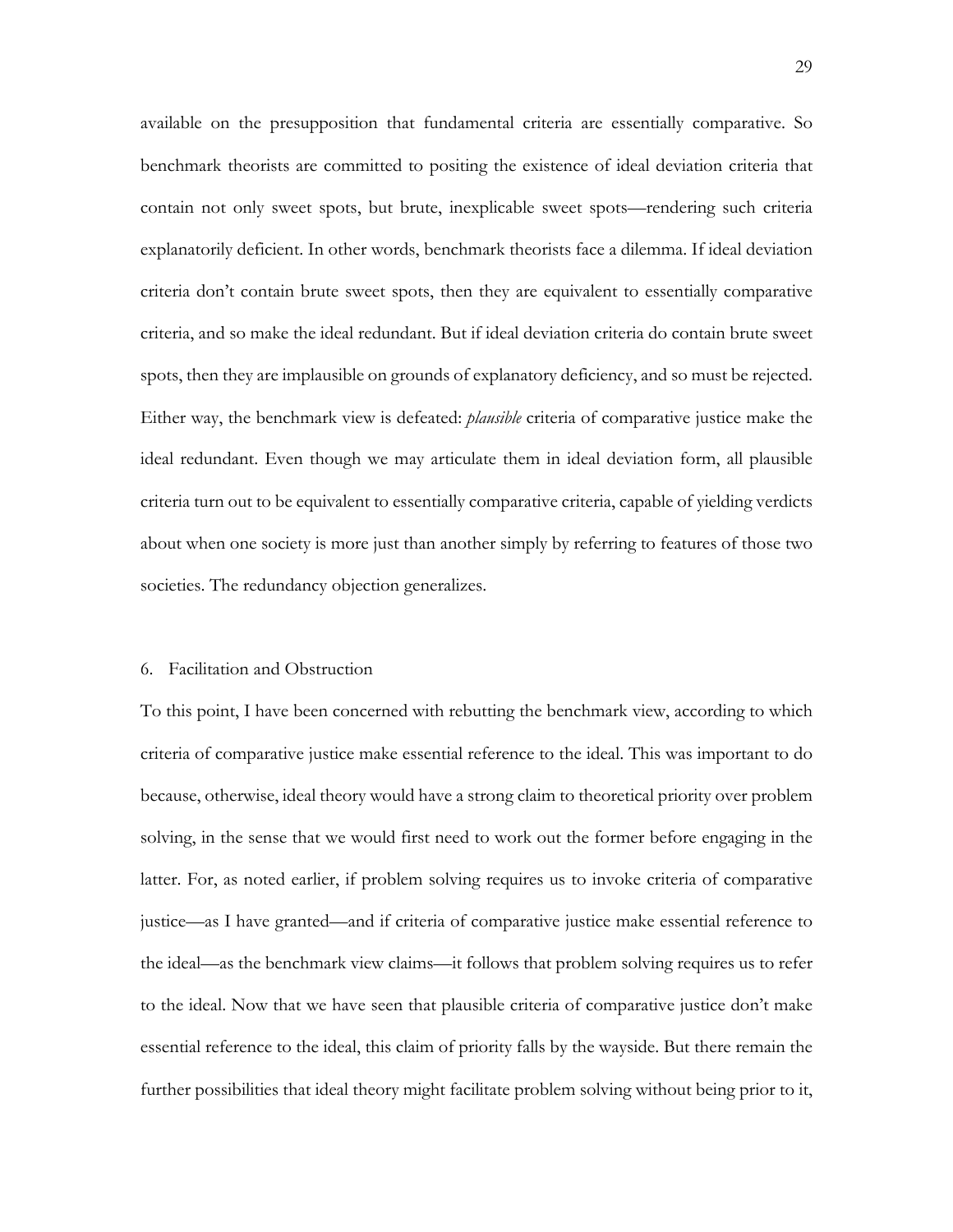as ideal theorists argue, or that it might instead obstruct problem solving, as critics retort.

To begin to investigate these possibilities, consider David Estlund's recent criticisms of two versions of a view he attributes to Sen, "categorical comparativism" and "methodological comparativism," which respectively hold that only comparative judgments of justice are true or meaningful, and that we should only ever appeal to comparative judgments about justice in political philosophy (Estlund 2016, 11-12). Against categorical comparativism, Estlund notes that many common judgments imply a partition between "just" and "unjust"—for example, that slavery is unjust or that perfect equality is (ideally) just—and that it is implausible to deny the meaningfulness or truth of all such non-comparative claims (Estlund 2016, 12). Against methodological comparativism, Estlund argues that even if our goal is to arrive at criteria of comparative justice, it would be a mistake to throw out our pretheoretic judgments and intuitions about non-comparative justice en route to this goal, since such judgments are often clearer and more reliable than our comparative judgments. For example, we can make more reliable "eyeball" judgments about perfect equality than about relative equality, and, as a matter of the "epistemology of theory-building," judgments about perfect equality or ideal justice more generally often seem to inform our theorizing about comparative criteria (Estlund 2016, 26; see also, e.g., Estlund 2020, ch. 15, Gilabert 2012, 46- 47, Stemplowska 2008, 336-338, Swift 2008, 372-378).

Estlund's criticisms are persuasive and provide a welcome warning against those who might otherwise take Sen's proposed turn toward comparative theorizing too far. Indeed, his rejection of categorical and methodological comparativism is plausible and consistent with everything I have said here. I have argued that ideal theory enjoys no relevant priority over problem solving, but this is a far cry from claiming that non-comparative judgments about justice are uniformly false, meaningless, or irrelevant to theorizing, such that we should swear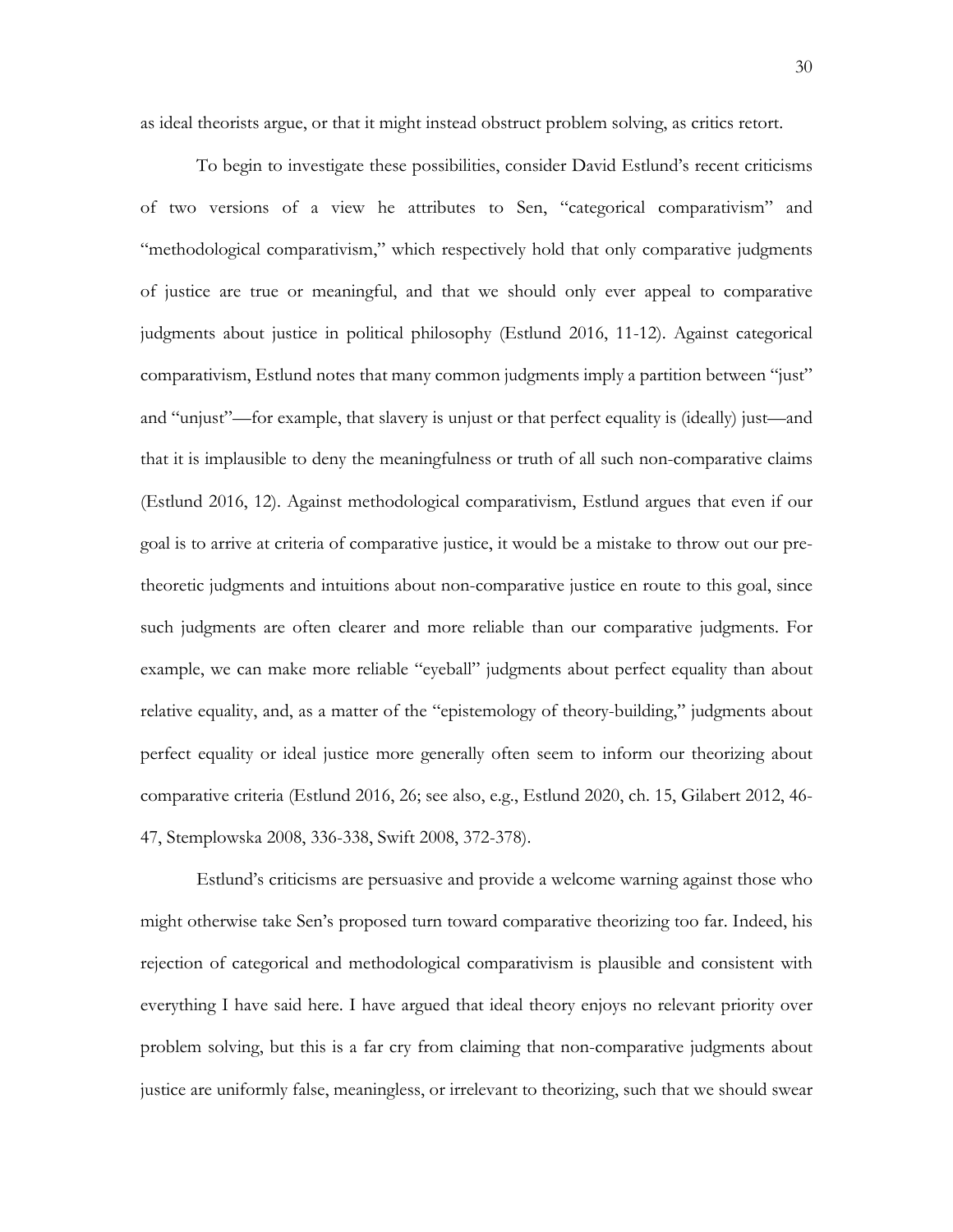off them altogether (in fact, I earlier suggested that our theorizing is often properly informed by non-comparative judgments like "slavery is unjust").<sup>5</sup> Still, it is one thing to note that noncomparative judgments can be true and relevant to comparative theorizing, and another to specify exactly what role ideal theory plays here. So it is worth disentangling different versions of the view that judgments about the ideal inform our criteria of comparative justice.

Consider first a strong version of this view. In response to my argument against the benchmark view, one might object that even if criteria of comparative justice make no essential reference to the ideal, a conception of the ideal might nevertheless *justify* these comparative criteria. <sup>6</sup> For example, even though Rawls's criteria of comparative justice don't refer to his ideal, perhaps his ideal principles justify his comparative ones, since they imply that his comparative principles must pick out a society realizing his ideal principles as most just. Similarly, on theories where injustice is a "defect" relative to ideal justice—such as a theory on which ideal justice involves the absence of oppression, domination, or inequality—ideal justice may be of special conceptual relevance since it implies that criteria of comparative justice must

<sup>&</sup>lt;sup>5</sup> Nor does my argument against the existence of brute sweet spots commit me to thinking that can be no partition between "just" and "unjust": all I claim is that there aren't points at which continuing to change a society in some way that, until that point, improves justice, inexplicably stops having this effect. For example, if making a society more *d* makes the society more just until we hit a partition where the society switches from "unjust" to "just," this won't be a brute sweet spot if the partition is explained by the society meeting the upper limit of comparative justice. This corresponds to what Estlund (2016, 20) calls a "ceiling partition." Thanks to an anonymous reviewer for suggesting this clarification.

<sup>&</sup>lt;sup>6</sup> Thanks to two anonymous reviewers for this objection and for the examples that follow.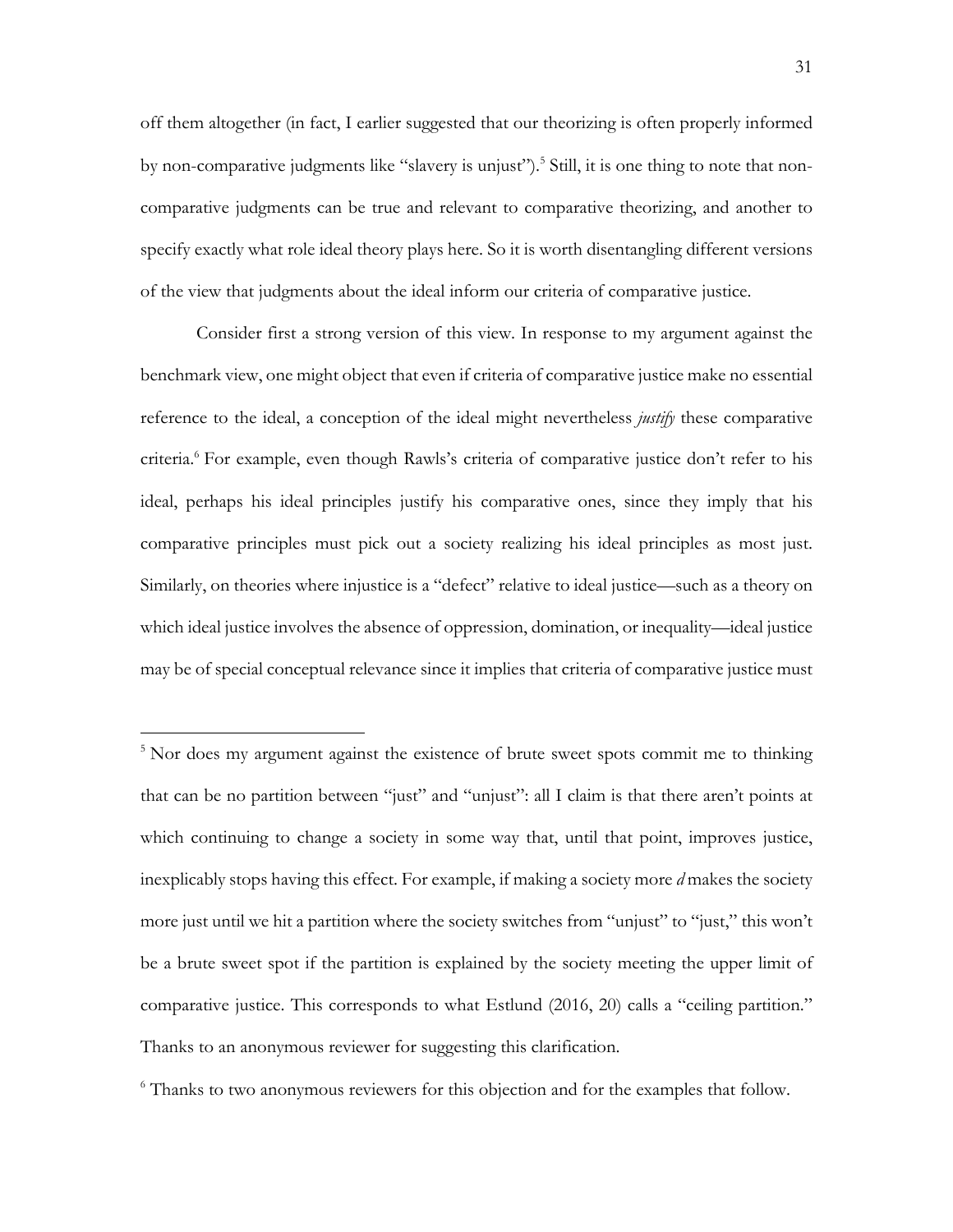pick out this ideal as their conceptual upper limit.

Now, if we interpret this objection as claiming that a conception of the ideal can *fully* justify our comparative criteria, then this can't be right. As we saw in our earlier discussion of Sen, all sorts of criteria of comparative justice are compatible with any given ideal, so it is impossible to invoke a conception of the ideal to justify the choice of any particular criterion of comparative justice. For example, there are various ways to measure deviations from Rawls's ideal that conflict with his proposed "priority rules," and I earlier flagged several ways we might measure deviations from an ideal of no oppression—showing that simply specifying that this is the ideal doesn't yield a justification for any given way of comparing the justice of societies that contain some oppression. The same is true for all other conceptions of the ideal, including those that understand ideal justice in terms of the absence of defects. To call back to Sen (2009, 99): "The characterization of spotless justice…[does] not entail any delineation whatever of how diverse departures from spotlessness would be compared and ranked."

That said, a weaker version of the view in question survives. While we cannot use Rawls's ideal to justify any particular criteria of comparative justice, his ideal principles do imply a constraint on any comparative criteria: whatever else is true of them, they must pick out a society realizing his ideal principles as most just. Similarly, if the ideal society conceptually involves no oppression, this implies a conceptual constraint on our comparative criteria: they must pick out a society involving no oppression as their conceptual upper limit. Or, to take a more concrete example, suppose we develop a conception of an ideally just society in which race has no influence on one's treatment or life prospects and laws are "color-blind," making no reference to race at all. This is clearly an important data point when working out our criteria of comparative justice since it places one constraint on them: they must be able to explain why a color-blind society is ideal.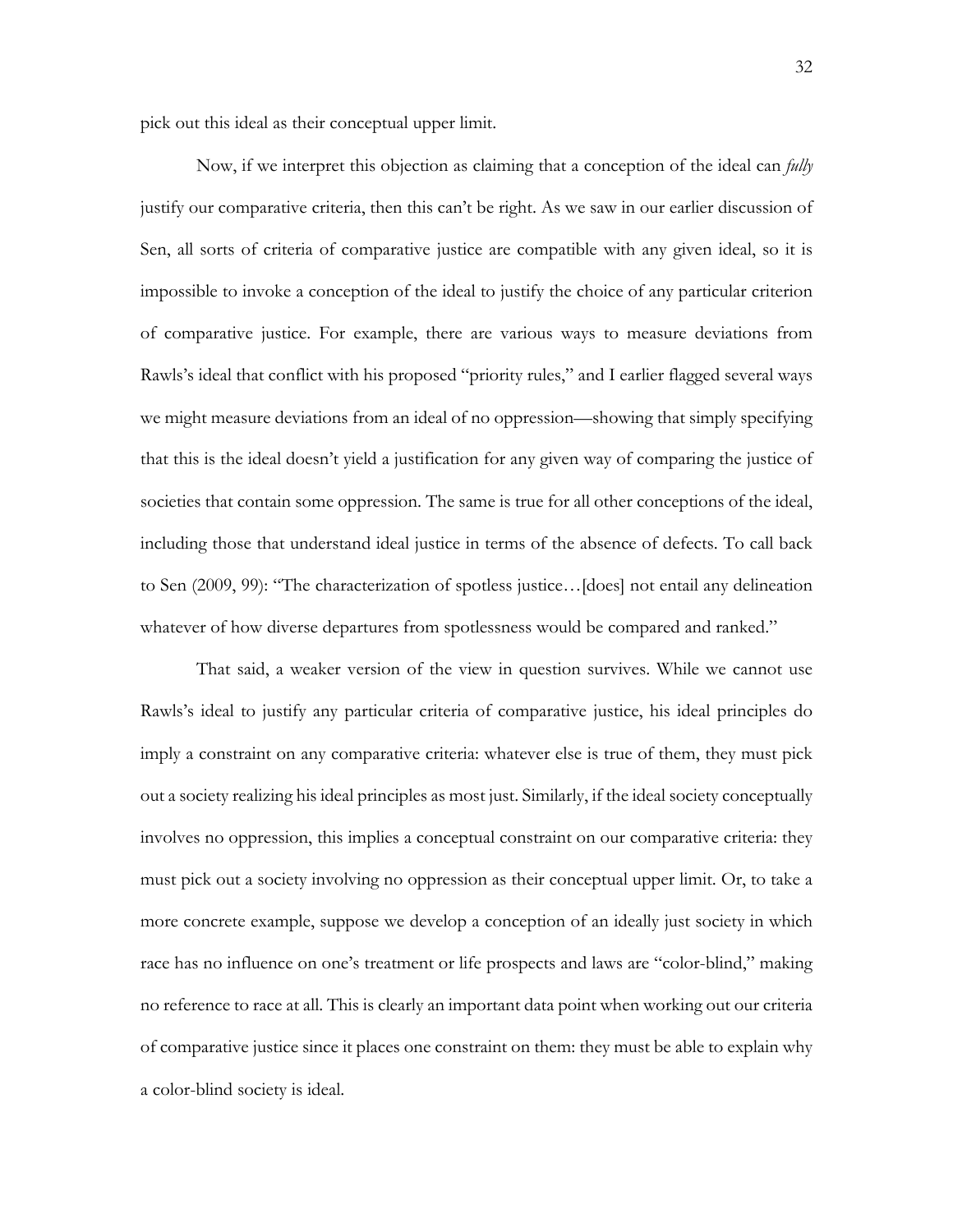The upshot is that while a conception of the ideal can't fully justify any particular criteria of comparative justice, it can nevertheless inform our criteria of comparative justice by *constraining* them in this way. Since ideal theory is in the business of delivering such a conception, this suggests one way ideal theory might facilitate problem solving. In a moment, we will see that this is not as significant a concession to ideal theorists as it might seem. But first, let us briefly consider how else ideal theory might facilitate problem solving.

Although I have been focusing primarily on abstract criteria of comparative justice throughout this paper, recall that the ultimate goal of problem solving is not merely to develop such criteria, but to apply them by working out solutions to problems or concrete ways of making our society more just. This suggests two further ways that ideal theory might facilitate problem solving. First, ideal theory might help to expand our understanding of the space of social possibilities, thereby helping us to come up with new and creative solutions (e.g., Rawls 2001, 4, Gilabert 2012, 47). For example, in thinking through a market socialist ideal in which a free market sets individuals' pre-tax income, redistributive taxation equalizes post-tax income, yet individuals remain motivated to work by an egalitarian "ethos" (Carens 1981, Cohen 2008, 189-196), we may come to recognize the possibility of using similar ethos-based solutions to solve more immediate problems that we have historically attempted to solve via material incentives. Second, since the concrete problems we face—the ways our society is less just than it would otherwise be—are themselves often hidden from view or difficult to understand, ideal theory might help us to identify or appreciate such problems, thereby guarding against a complacent acceptance of the status quo (e.g., Gilabert 2012, 47, Stemplowska 2008, 332-333, Estlund 2020, ch. 13). If, for example, we spell out a conception of an ideally just society free of gender oppression, then comparing this society to our actual society may help us notice the ways our current gender relations fall short. Perhaps in the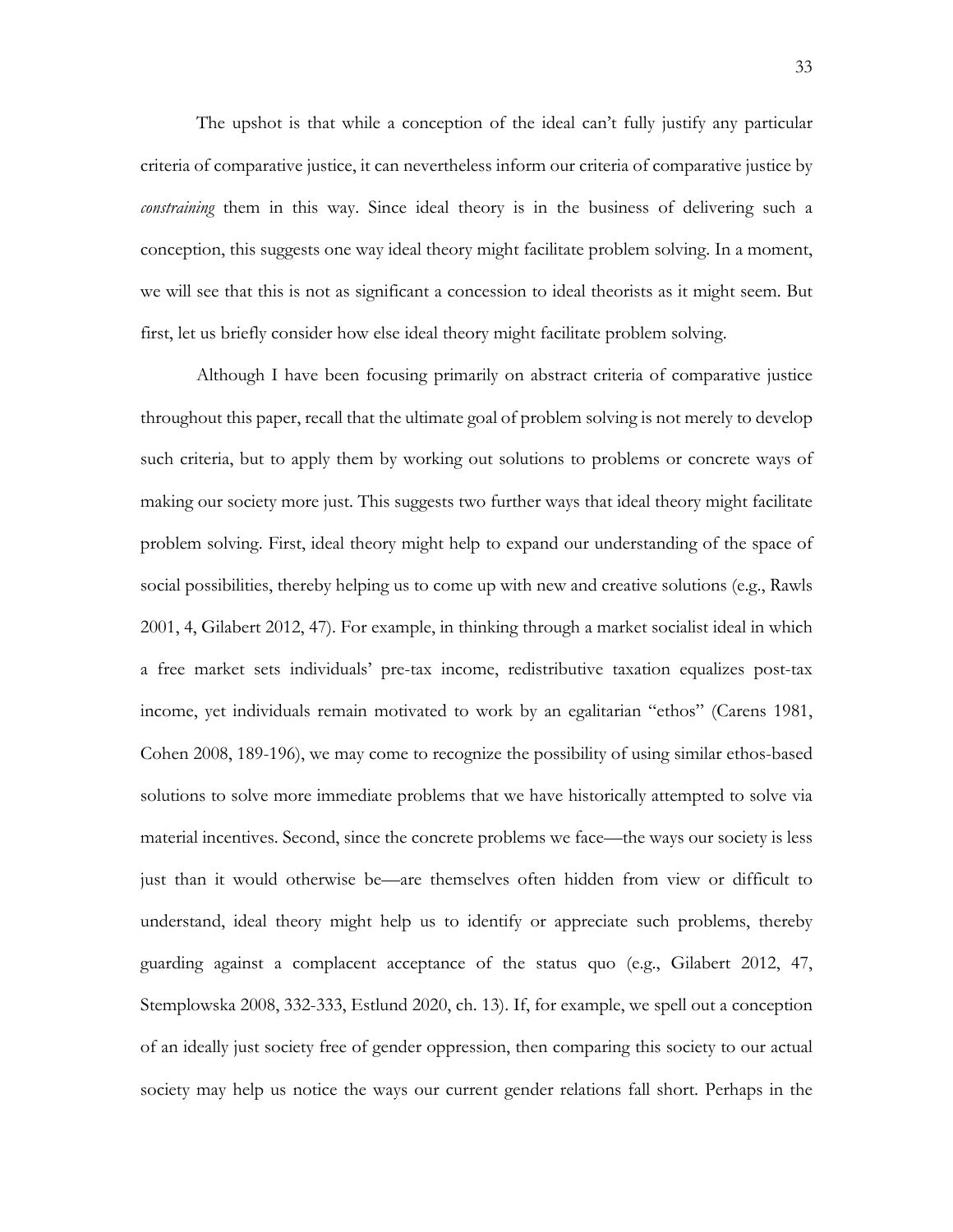ideally just society individuals of different genders wouldn't only enjoy formal equality under the law, but equality with respect, say, to patterns of economic dependence, and realizing this might help open our eyes to such patterns in our own world.

These three facilitating roles of ideal theory may seem uncontroversial enough: ideal theory can help us to develop our criteria of comparative justice, to come up with new solutions, or to notice existing problems. But against each role, critics have warned that ideal theory may obstruct problem solving more than it facilitates.

Against the first role, critics argue that focusing on the ideal may distort our theorizing about criteria of comparative justice, in much the same way that attempting to fit a scientific theory to a small set of data points may lead to a distorted theory (compare e.g., Anderson 2010, 4-5, Goodin 1995, 45-55, Schmidtz 2011, 775-778). For example, though a color-blind ideal may put a constraint on our criteria of comparative justice—they must be able to explain why this is ideal—there are many criteria that can meet this constraint, and focusing too much on the ideal may lead us to endorse one that most simply explains why this is ideal rather than one that best fits our convictions about a variety of actual and hypothetical nonideal societies. In the case at hand, we may jump to the conclusion that we should accept a criterion of comparative justice on which color-blind policies are always more just than color-conscious policies. But it might turn out that had we thought carefully about a variety of nonideal cases, we would have come to realize that the actual criterion that explains why a color-blind society is ideal (if it is) also explains why color-conscious policies are more just than color-blind ones in some nonideal circumstances (if they are)—say, because this criterion concerns equality of opportunity (compare Anderson 2010, 4).

More generally, while judgments about the ideal constrain our criteria of comparative justice, this doesn't suggest any privileged role for ideal theory, since our judgments about all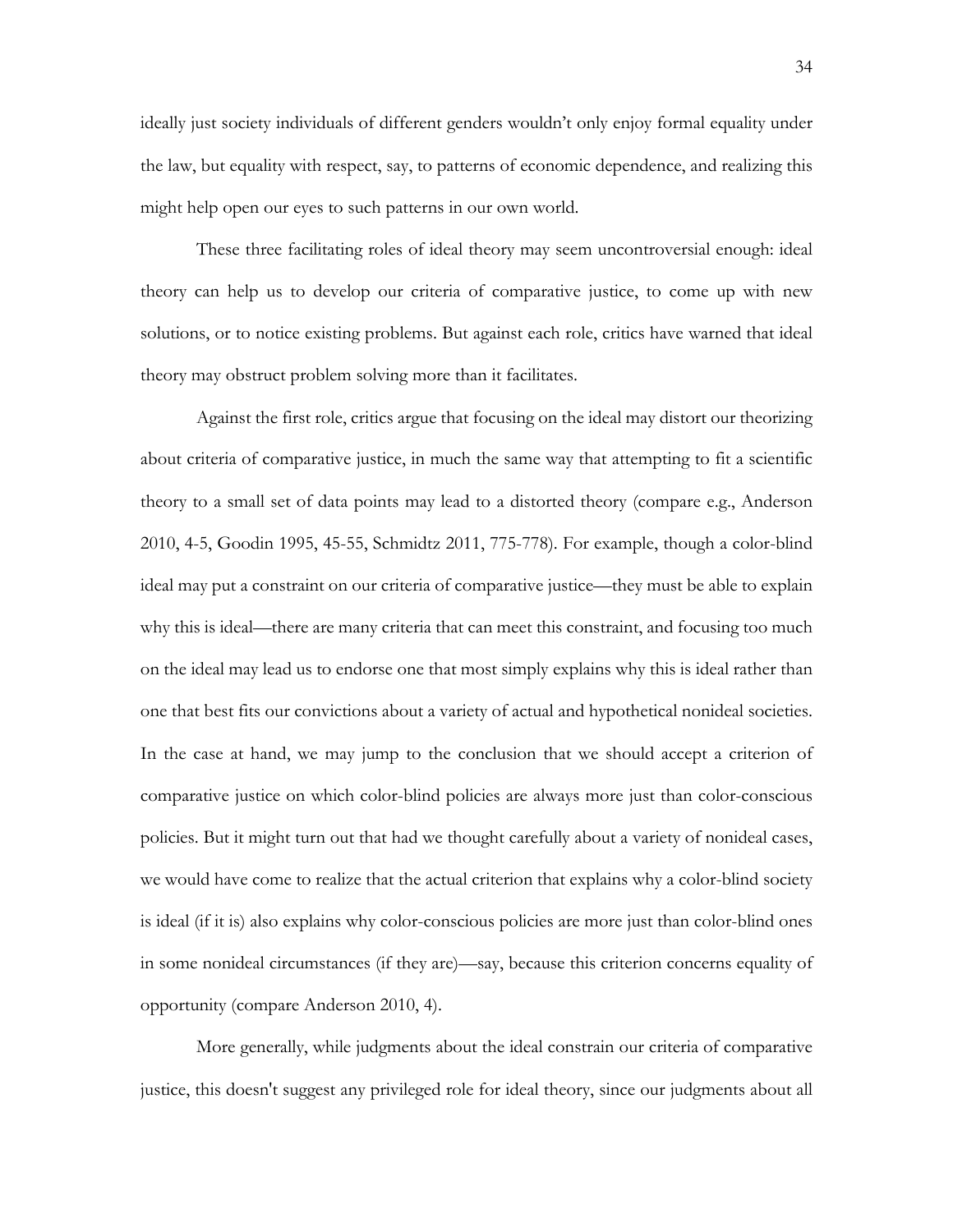sorts of other actual and non-hypothetical societies play an identical constraining role: if we judge that one nonideal society is more just than another, then this similarly constrains us to picking criteria of comparative justice that match this judgment. Nor does ideal theory enjoy a privileged role because we must in any sense start with our judgments about the ideal, at least if we adopt anything like Rawls's own method of reflective equilibrium: much as we need to reject criteria of comparative justice that have implausible implications about the ideal, so too must we reject conceptions of the ideal that imply implausible constraints on our handling of nonideal cases. And again, even if we grant Estlund's claim that pre-theoretic "eyeball" judgments about the ideal are often especially clear and reliable, this doesn't imply a special role for ideal *theory*, whose verdicts are anything but pre-theoretic.

Turning to the second role, though theorizing about the ideal is one way to expand our understanding of the space of social possibilities, critics argue that ideal theory is liable to focus us on less relevant regions of this space: on unrealistic rather than viable solutions (e.g., Anderson 2010, 3-4, Schmidtz 2011, 775-778, Wiens 2012, 48-53). For example, though the above variant of market socialism is interesting, the history of attempts to structure an economy without relying on material incentives should certainly give us pause, and make us turn to the various ways that actual societies have dealt with their problems. More generally, we often develop more promising solutions by beginning with a careful analysis of the causal workings of the problems we face and by brainstorming various ways we might fix them—or by engaging in cross-historical and -societal surveys of how other past and present societies have tried to solve similar problems—than by imagining an ideally just society free of such problems altogether. And in this regard, ideal theory may distract rather than facilitate. We may explore more relevant regions of the space of social possibilities by focusing directly on our problems and by exploring the regions of this space that correspond to social actualities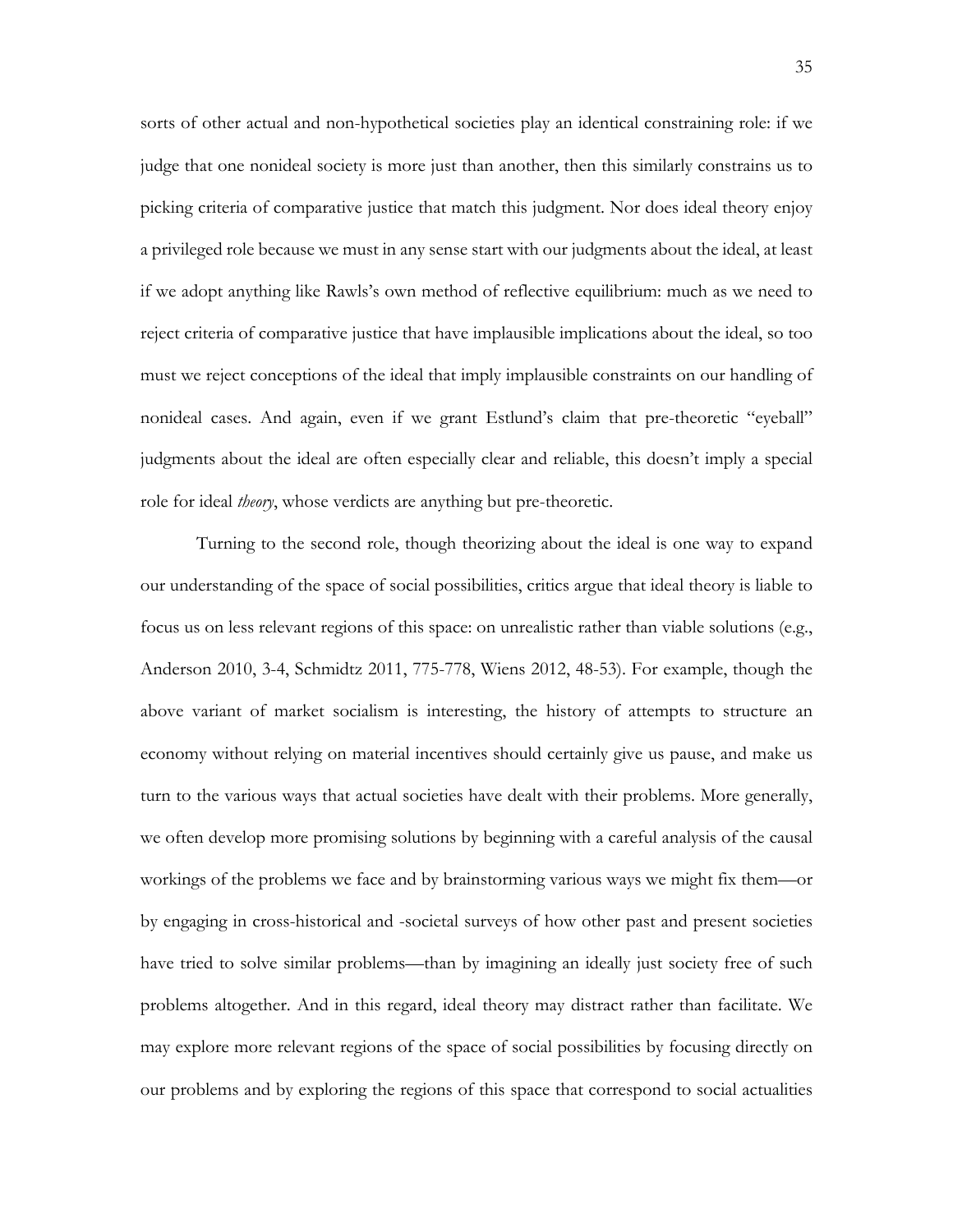than by attempting to figure out the ideal point in this space.

Third, though it is again possible that comparing an ideally just society to our own helps us notice or better understand ongoing problems, critics claim that, in practice, focusing on the ideal is more likely to blind us to such problems than to reveal them. In the first place, we often develop our conception of the ideal in response to problems we have already identified. Indeed, some argue that this it not only typically but necessarily true of our moral and political thinking (see Anderson 2010, 3, who follows Dewey 1922, especially 260-261). But even if a conception of the ideal sometimes helps us to appreciate problems in our current society, it strains plausibility to claim that turning away from our actual, problem-ridden society and focusing instead on trying to identify an ideally just, problem-free society is generally a better way of identifying and understanding our problems. For example, if the ideal would contain no oppression, then ideal theory will involve no theorizing about the workings of oppression, and so will leave us ill-equipped to identify or understand the subtle and insidious forms of oppression that pervade actual societies.

The most famous proponent of this idea, Charles Mills, goes further, arguing that the disciplinary dominance of ideal theory serves as an *ideology* "in the pejorative sense of a set of group ideas that reflect, and contribute to perpetuating, illicit group privilege" (Mills 2005, 166). Writes Mills (2005, 172):

Can it possibly serve the interests of *women* to ignore female subordination…? Obviously not. Can it possibly serve the interests of *people of color* to ignore the centuries of white supremacy…? Obviously not. Can it possibly serve the interests of the *poor and the working class* to ignore the ways in which an increasingly inequitable class society imposes economic constraints that limit their nominal freedoms…? Obviously not. If we ask the simple, classic question of *cui bono*? then it is obvious that ideal theory can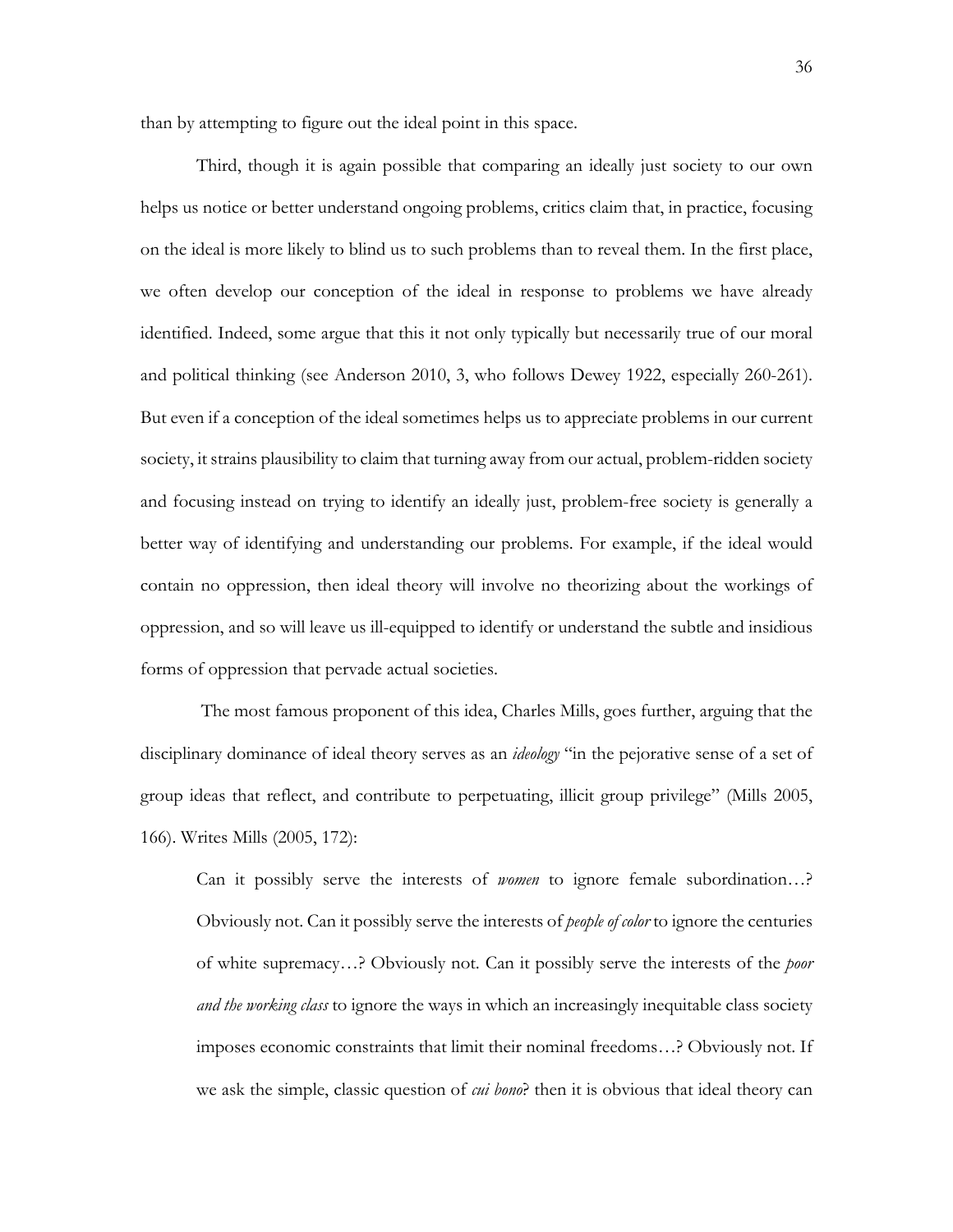only serve the interests of the privileged.

So, Mills argues, when we engage in ideal theory and imagine a society free from oppression and other injustice, we are "abstracting away from realities crucial to our comprehension of the actual workings of injustice in human interactions and social institutions, and thereby guaranteeing that the ideal… will never be achieved" (Mills 2005, 170).

Mills overstates his case. It is not plausible that the dominance of ideal theory in political philosophy really *guarantees* that we will never reach the ideal. But his weaker claim that the widespread practice of ideal theory hinders the pursuit of greater justice, or at least our theorizing about it, has more bite. And the same is true of the other two criticisms. In each case, critics go too far if they deny that ideal theory ever helps us to develop our criteria of comparative justice, to come up with new solutions, or to appreciate ongoing problems. Ideal theory can certainly play these roles. Yet at the same time, critics identify genuine limits of ideal theory that warn against an overreliance on it. Our judgments about the ideal serve as relevant data points that inform our criteria of comparative justice, to be sure, but we risk overfitting our theory to this data if we fail to investigate actual or hypothetical nonideal societies that provide equally important data. Ideal theory can help us to explore the space of social possibilities by probing its outer limits, but this is no substitute for engaging in empirical analysis of the problems we face and of actual attempts to solve similar problems. And though a conception of the ideal can sometimes help us to guard against complacency and to notice instances of injustice, the risk of complacency also arises for those who spend their time gazing at the ideal rather than examining and gathering evidence about problems we currently face.

Now, it is difficult to articulate precisely to what extent ideal theory is useful, or at what point relying on it becomes problematic. But the limited relevance of ideal theory to problem solving nevertheless comes out clearly when we note that it has no more claim to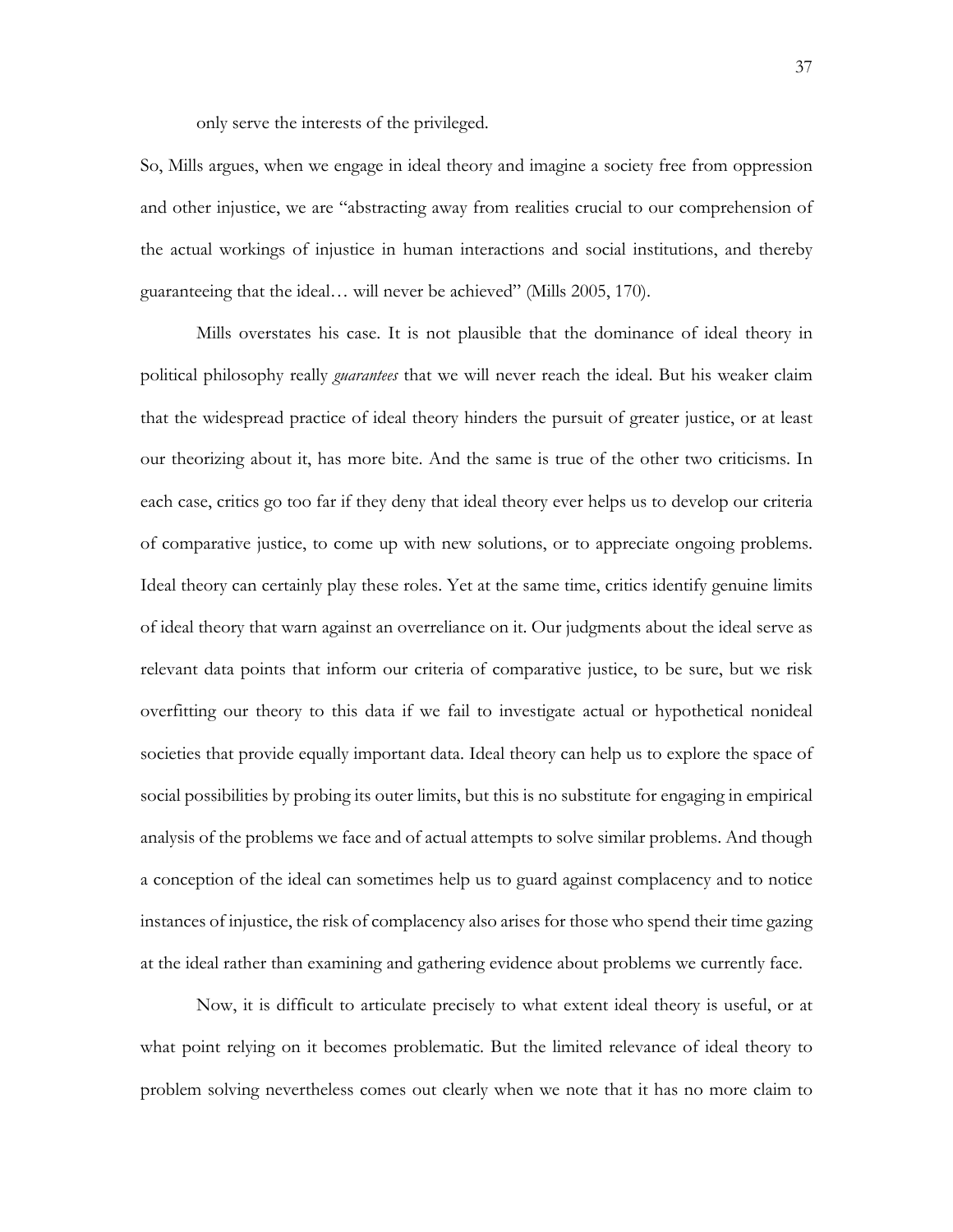relevance than theorizing about dystopia. Much like a conception of the ideal, a conception of dystopia may help us to develop our criteria of comparative justice by providing us with new data points, or to explore the space of social possibilities by alerting us to ways that "solutions" might work out horribly—just think of how adeptly Kurt Vonnegut's "Harrison Bergeron" illustrates the folly of criteria that license attempts to resolve inequality through leveling down, or how George Orwell's *1984* warn us of the dangers of totalitarianism. And theorizing about dystopia can similarly help us to notice problems in our current society through alerting us to resemblances rather than gaps—here, Margaret Atwood's *Handmaids Tale* stands out for its ability to alert us to existing gender inequalities through its depiction of a dystopian society in which such inequalities are exaggerated yet still alarmingly recognizable. But despite its ability to sometimes play these helpful functions, no one would claim that dystopian theorizing plays, or should play, a central role in problem solving. And ideal theorists provide us with no grounds for viewing ideal theory any differently.

## 7. Conclusion

If my arguments are successful, then ideal theory plays a modest, ancillary role in problem solving. Ideal theory enjoys neither epistemic nor theoretical priority over problem solving, and working out a conception of the ideal is not centrally important to problem solving, but is rather something we might sometimes find helpful along the way—just like it may sometimes be helpful to think about dystopia, or, for that matter, about history, or science fiction scenarios, or anything else that helps us focus our minds on relevant social phenomena.

Still, for all I have said here, ideal theory might derive additional value by some other route. Although I have argued elsewhere that ideal theory cannot provide us with a long-term goal for reform (Barrett 2020), this leaves open the possibility that ideal theory—like many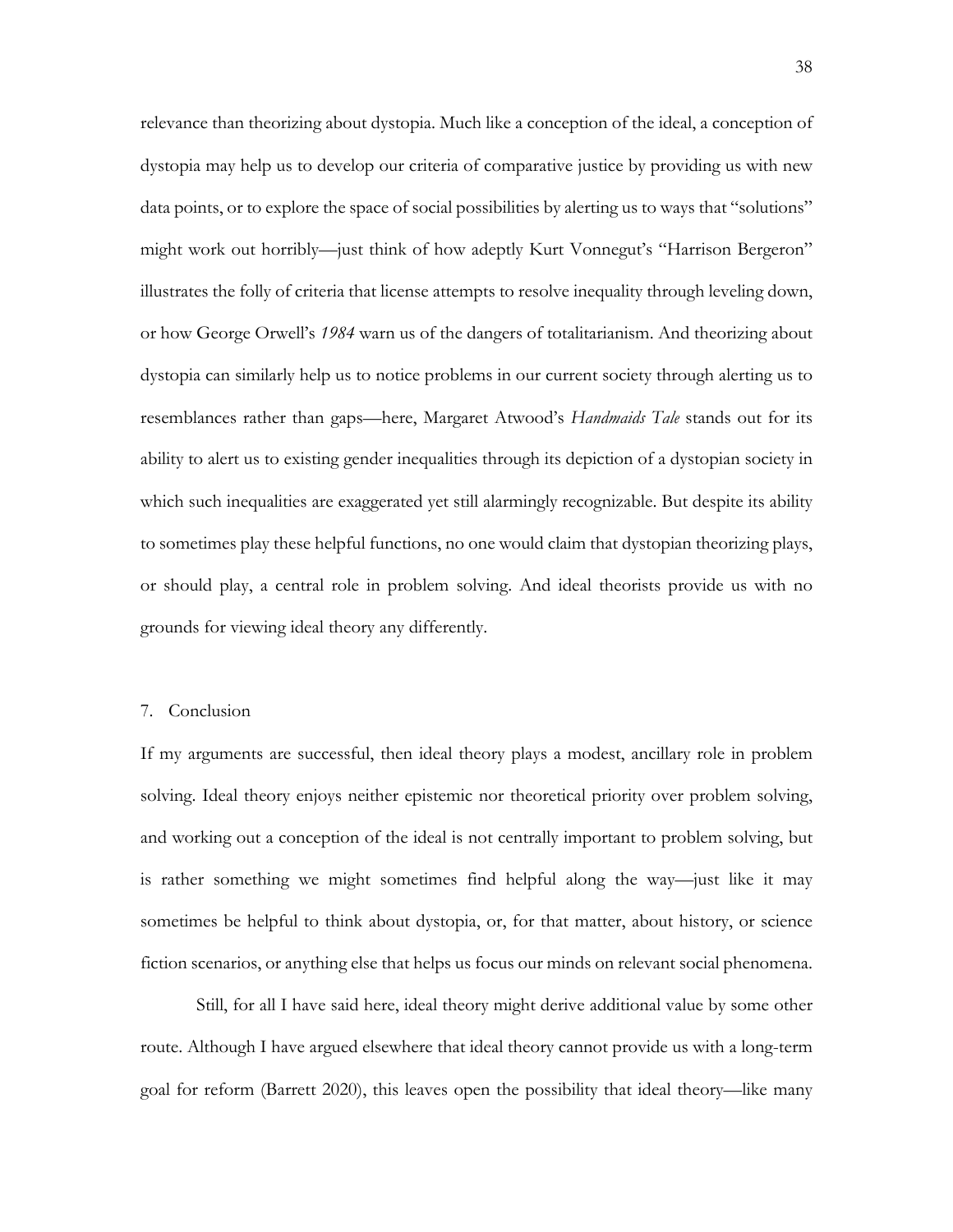other forms of philosophy and abstract theorizing—might be valuable for some non-practical reason (Estlund 2014, Estlund 2020, chs. 16-17). <sup>7</sup> Perhaps it is intrinsically important, or of intrinsic interest, to understand what ideal justice would be. So my point is not that political philosophers shouldn't do ideal theory. It is just that they shouldn't do so under the misconception that it is a necessary precondition of, or of central relevance to, working out how to solve the pressing problems of injustice we face.

## Acknowledgements

For helpful comments and discussion, I would like to thank Matthew Adams, Samuel Bagg, Allen Buchanan, Tom Christiano, Jerry Gaus, Christopher Howard, Sarah Raskoff, Connie Rosati, Santiago Sanchez Borboa, David Schmidtz, two anonymous reviewers, and participants in the Philosophy Work in Progress group at the University of Arizona.

<sup>7</sup> Though see Barrett (2022) for some worries about this strategy of defending ideal theory. An alternative strategy is to argue that ideal theory is indeed practically relevant, not because it provides a long-term goal or facilitates problem solving, but for some less commonly discussed reason. For example, an anonymous reviewer suggests that ideal theory may be practically relevant because the extent to which a society deviates from the ideal determines how severely unjust it is, which bears in turn on when individuals are permitted to resist unjust institutions, which reforms are permissible, and the cost agents must shoulder in pursuing reforms. At first pass, I find it hard to see why the ideal is relevant here: insofar as the severity of injustice is practically relevant, why isn't it enough to appeal, say, to how much less just certain institutions are than their absence, or to how much less just the status quo is than feasible reforms? But regardless, my argument doesn't rule out such alternative avenues to practical relevance.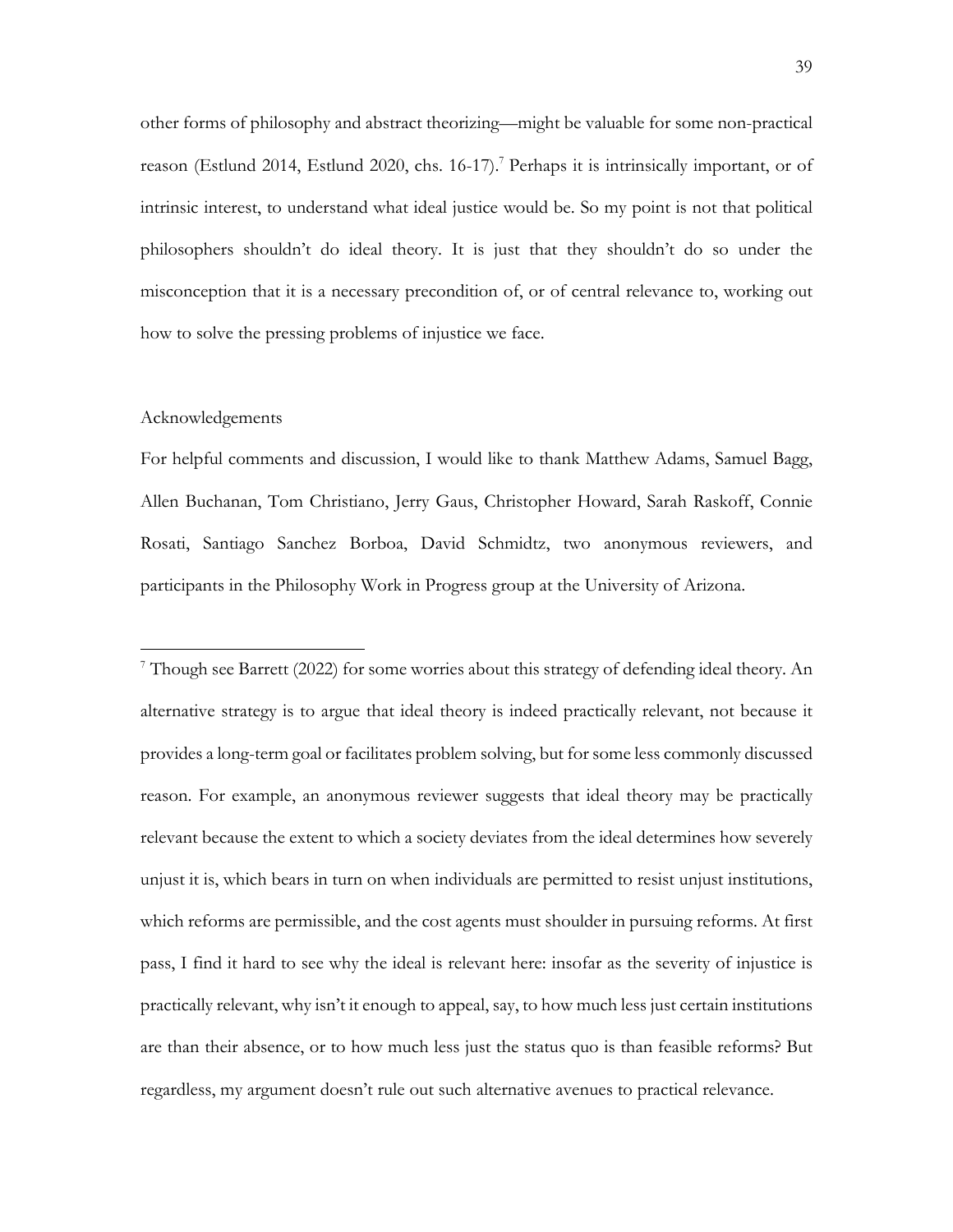- Anderson, E. (2010). *The Imperative of Integration*. Princeton: Princeton University Press.
- Appiah, K. A.. (2017). *As if: Idealizations and Ideals.* Cambridge: Harvard University Press.
- Annas, A. (1993). *The Morality of Happiness*. New York: Oxford University Press.
- Aristotle. (2000). *Nicomachean Ethics*. (R. Crisp, Trans.). Cambridge: Cambridge University Press.
- Barrett, J. (2020.) Social Reform in a Complex World. *Journal of Ethics and Social Philosophy,* 17, 103-132. doi: 10.26556/jesp.v17i2.900
- Barrett, J. (2022). *Utopophobia: On the Limits (If Any) of Political Philosophy*, by David Estlund. *Mind*, 131, 691-700. doi: 10.1093/mind/fzaa087
- Carens, J H. 1981. *Equality, Moral Incentives, and the Market: An Essay in Utopian Politico-Economic Theory.* Chicago: University of Chicago Press.
- Christiano, T & Braynen, W. (2008). Inequality, Injustice and Leveling Down. *Ratio*, 21, 392- 420. doi: 10.1111/j.1467-9329.2008.00410.x
- Cohen, G. A. (2008). *Rescuing Justice and Equality*. Cambridge: Harvard University Press
- Dewey, J. (1922). *Human Nature and Conduct*. New York: Henry Holt and Company.
- Estlund, D. (2014). Utopophobia. *Philosophy & Public Affairs*, 42, 207-235. doi: 10.1111/papa.12031
- Estlund, D. (2020). *Utopophobia: On the Limits (If Any) of Political Philosophy*. Princeton: Princeton University Press.
- Estlund, D. (2016). Just and Juster. *Oxford Studies in Political Philosophy*, 2, 9-32. doi: 10.1093/acprof:oso/9780198759621.003.0002
- Gaus, G. (2016). *The Tyranny of the Ideal: Justice in a Diverse Society*. Princeton: Princeton University Press.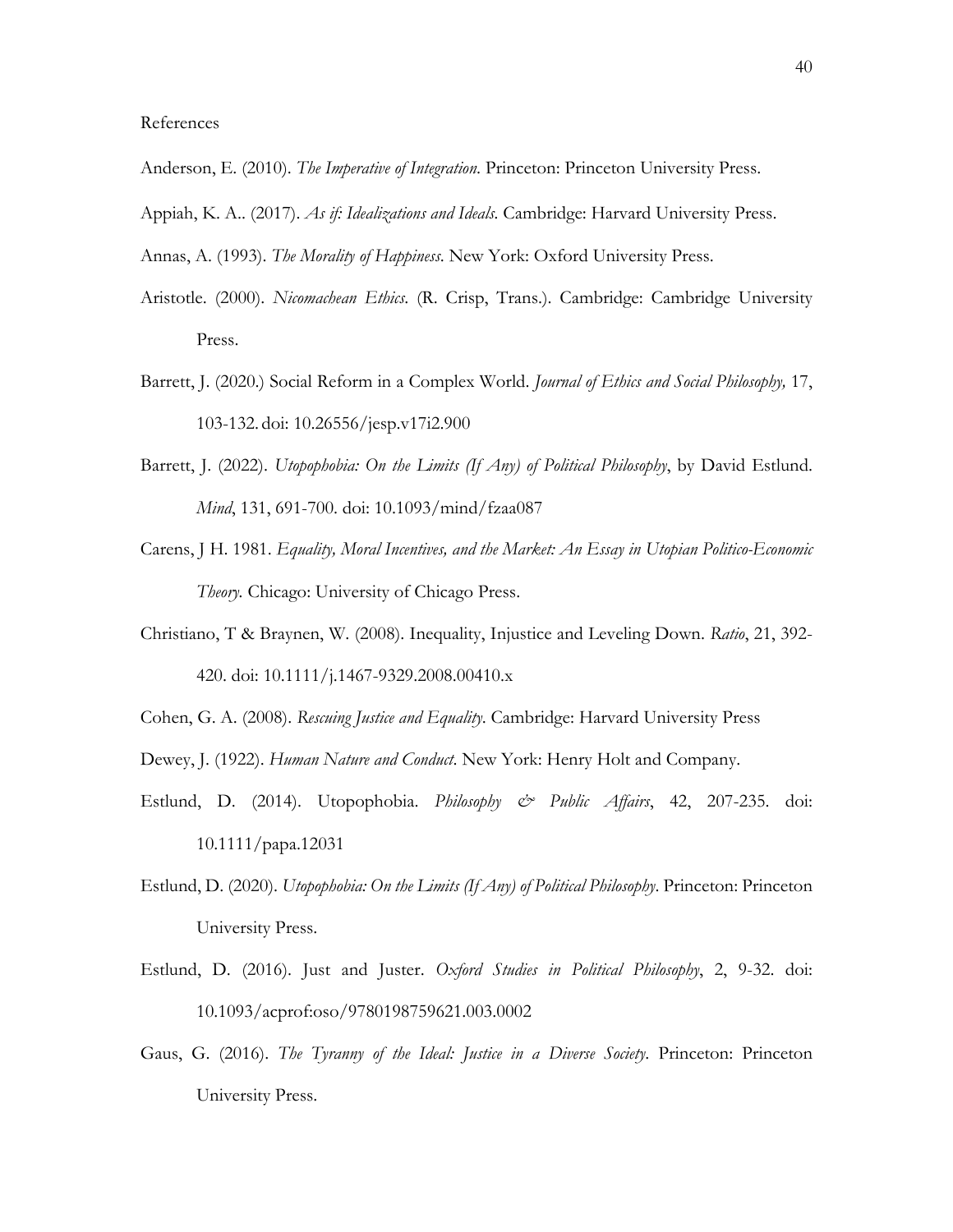- Gilabert, P. (2012). Comparative Assessments of Justice, Political Feasibility, and Ideal Theory. *Ethical Theory and Moral Practice*, 15, 39-56. doi: 10. 1007/sl0677-01 1-9279-6
- Goodin, R. E. (1995). Political Ideals and Political Practice. *British Journal of Political Science*, 25, 37-56. doi: 10.1017/S0007123400007055
- Lipsey, R. G. & Lancaster, K. J. (1956). The General Theory of the Second Best. *The Review of Economic Studies*, 24, 11-32. doi: 10.2307/2296233
- Martí, J. L., & Pettit, P. (2010). *A Political Philosophy in Public Life: Civic Republicanism in Zapatero's Spain.* Princeton: Princeton University Press.
- Mills, C. W. (2005). 'Ideal Theory' as Ideology. *Hypatia*, 20, 165-184. doi: 10.1111/j.1527-2001.2005.tb00493.x
- Pettit, P. (2012). *On The People's Terms: A Republican Theory and Model of Democracy*. New York: Cambridge University Press.
- Rawls, J. (1999a). *A Theory of Justice* (Rev. ed.) Cambridge: Belknap Press.
- Rawls, J. (2001). *Justice as Fairness: A Restatement*. Cambridge: Belknap Press.
- Rawls, J. (1999b). *The Law of Peoples*. Cambridge: Harvard University Press.
- Schmidtz, D. (2011). Nonideal Theory: What it is and What it Needs to Be. *Ethics,* 121, 772- 796. doi: 10.1086/660816
- Sen, A. (2009). *The Idea of Justice*. Cambridge: Belknap Press.
- Shelby, T. (2013). Racial Realities and Corrective Justice: A Reply to Charles Mills. *Critical Philosophy of Race*, 1, 145-162. doi: 10.5325/critphilrace.1.2.0145
- Simmons, A. J. (2010). Ideal and Nonideal Theory. *Philosophy & Public Affairs*, 38, 5-36. doi: 10.1111/j.1088-4963.2009.01172.x
- Sinnott-Armstrong, W. (1999). Some Varieties of Particularism. *Metaphilosophy*, 30, 1-12. doi: 10.1111/1467-9973.00108